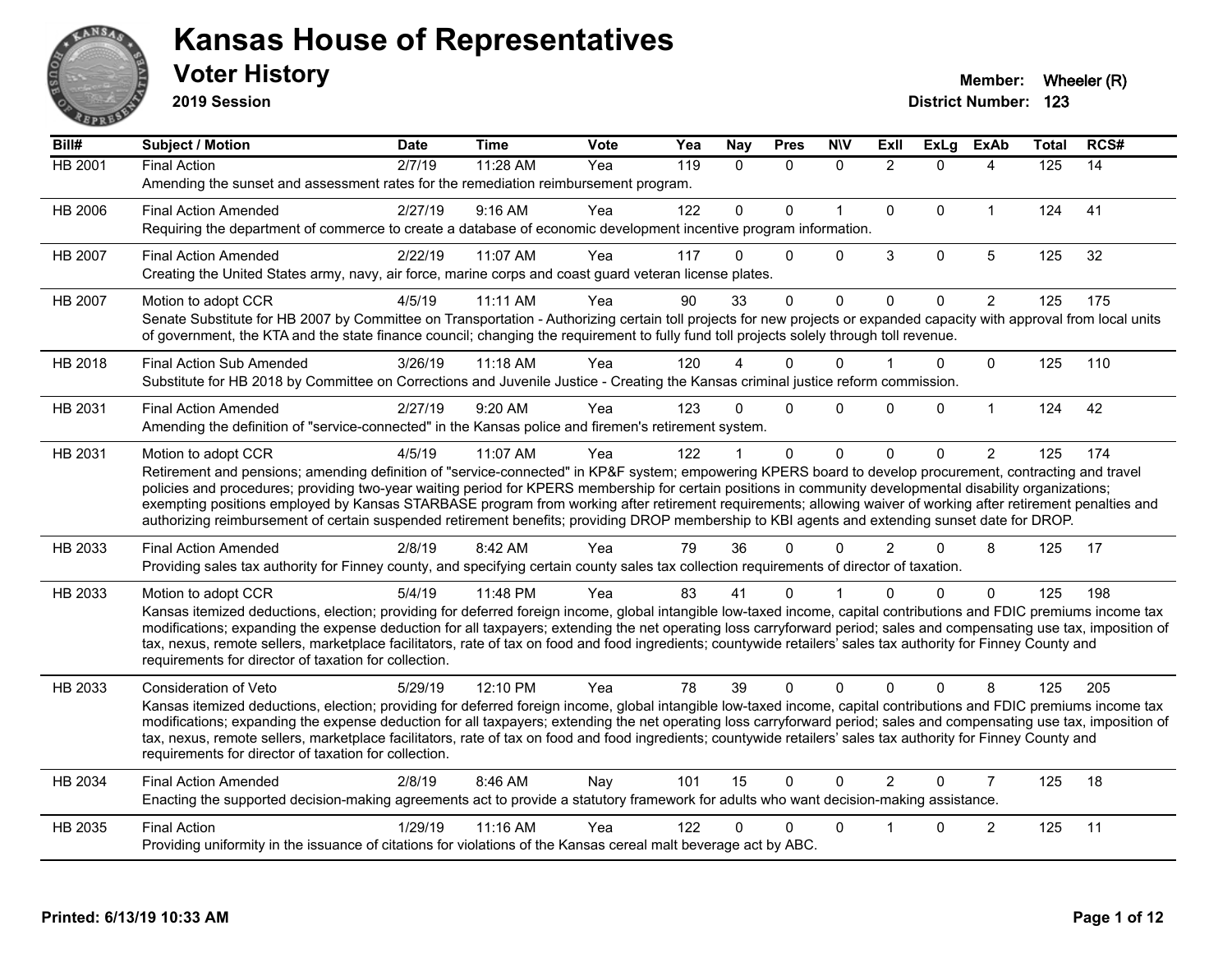

**2019 Session**

**Voter History Member: Wheeler (R) Member: Wheeler (R)** 

| Bill#          | Subject / Motion                                                                                                                                                 | <b>Date</b> | <b>Time</b> | <b>Vote</b> | Yea | <b>Nay</b>     | <b>Pres</b> | <b>NIV</b>   | <b>Exll</b>    | ExLg         | <b>ExAb</b>    | <b>Total</b> | RCS#             |
|----------------|------------------------------------------------------------------------------------------------------------------------------------------------------------------|-------------|-------------|-------------|-----|----------------|-------------|--------------|----------------|--------------|----------------|--------------|------------------|
| <b>HB 2035</b> | Motion to Concur                                                                                                                                                 | 3/26/19     | 12:29 PM    | Yea         | 122 | 2              | $\Omega$    | $\mathbf{0}$ | 1              | $\Omega$     | $\mathbf{0}$   | 125          | $\overline{142}$ |
|                | Providing uniformity in the issuance of citations for violations of the Kansas cereal malt beverage act by ABC.                                                  |             |             |             |     |                |             |              |                |              |                |              |                  |
| HB 2038        | <b>Final Action</b>                                                                                                                                              | 2/7/19      | 11:29 AM    | Yea         | 114 | 5              | $\Omega$    | $\mathbf{0}$ | $\overline{2}$ | $\mathbf 0$  | 4              | 125          | 15               |
|                | Revoking spousal inheritance rights upon divorce.                                                                                                                |             |             |             |     |                |             |              |                |              |                |              |                  |
| HB 2038        | Mot to Concur in Conference                                                                                                                                      | 4/5/19      | 5:17 PM     | Yea         | 120 | $\mathbf 0$    | 0           | $\pmb{0}$    | $\mathbf 0$    | 0            | $\sqrt{5}$     | 125          | 187              |
|                | Revoking spousal inheritance rights upon divorce.                                                                                                                |             |             |             |     |                |             |              |                |              |                |              |                  |
| HB 2039        | <b>Final Action Amended</b>                                                                                                                                      | 2/7/19      | 11:30 AM    | Yea         | 119 | $\Omega$       | $\Omega$    | $\mathbf{0}$ | $\overline{2}$ | $\Omega$     | $\overline{4}$ | 125          | 16               |
|                | Extending recognition of tribal court judgments pursuant to supreme court rules.                                                                                 |             |             |             |     |                |             |              |                |              |                |              |                  |
| HB 2039        | Motion to adopt CCR                                                                                                                                              | 4/5/19      | 3:00 PM     | Yea         | 121 | $\mathbf{0}$   | 0           | $\mathbf 0$  | $\Omega$       | $\Omega$     | $\overline{4}$ | 125          | 181              |
|                | Updating laws concerning limited liability companies; exempting animal shelters from registration requirements as charitable organizations.                      |             |             |             |     |                |             |              |                |              |                |              |                  |
| HB 2041        | <b>Final Action</b>                                                                                                                                              | 3/21/19     | 11:50 AM    | Yea         | 94  | 29             | $\mathbf 0$ | $\mathbf{0}$ | $\Omega$       |              | $\mathbf{1}$   | 125          | 99               |
|                | Prohibiting certain unfair or deceptive acts or practices under a life insurance policy for a living organ donor.                                                |             |             |             |     |                |             |              |                |              |                |              |                  |
| HB 2044        | <b>Final Action</b>                                                                                                                                              | 2/6/19      | $11:18$ AM  | Yea         | 115 |                | $\Omega$    | $\mathbf{0}$ | 5              |              | 3              | 125          | 12               |
|                | Income tax credit for taxpayer purchases of certain goods and services from qualified vendors providing employment for blind or disabled individuals.            |             |             |             |     |                |             |              |                |              |                |              |                  |
| HB 2048        | <b>Emergency Final Action Amended</b>                                                                                                                            | 2/27/19     | 11:59 AM    | Yea         | 122 | $\overline{2}$ | $\Omega$    | $\mathbf 0$  | $\Omega$       | $\mathbf 0$  | $\mathbf 0$    | 124          | 67               |
|                | Clarifying the definition of comparable offense under the Kansas criminal code.                                                                                  |             |             |             |     |                |             |              |                |              |                |              |                  |
| HB 2054        | <b>Final Action Amended</b>                                                                                                                                      | 3/26/19     | 11:20 AM    | Yea         | 101 | 23             | $\mathbf 0$ | $\mathbf{0}$ | 1              | $\mathbf 0$  | $\mathbf{0}$   | 125          | 111              |
|                | Providing for fully-insured association health plans.                                                                                                            |             |             |             |     |                |             |              |                |              |                |              |                  |
| HB 2063        | <b>Final Action</b>                                                                                                                                              | 2/6/19      | 11:20 AM    | Yea         | 102 | 14             | 0           | $\mathbf 0$  | 5              | $\mathbf{1}$ | $\sqrt{3}$     | 125          | 13               |
|                | Relating to the applicability of conditions for operating recreational trails.                                                                                   |             |             |             |     |                |             |              |                |              |                |              |                  |
| HB 2066        | <b>Final Action Amended</b>                                                                                                                                      | 3/21/19     | 12:10 PM    | Yea         | 69  | 54             | 0           | $\mathbf 0$  | 0              | $\mathbf{1}$ | $\mathbf{1}$   | 125          | 100              |
|                | Expanding medicaid eligibility by enacting the KanCare bridge to a healthy Kansas program.                                                                       |             |             |             |     |                |             |              |                |              |                |              |                  |
| HB 2070        | <b>Final Action</b>                                                                                                                                              | 2/20/19     | $11:20$ AM  | Yea         | 121 | $\mathbf{0}$   | $\Omega$    | $\mathbf{0}$ | $\overline{2}$ | $\Omega$     | $\overline{2}$ | 125          | 22               |
|                | Designating a portion of United States highway 75 as the John Armstrong memorial highway.                                                                        |             |             |             |     |                |             |              |                |              |                |              |                  |
| HB 2070        | Motion to Concur                                                                                                                                                 | 4/4/19      | 10:48 AM    | Yea         | 122 | $\Omega$       | 0           | $\mathbf 0$  |                | $\mathbf 0$  | $\overline{2}$ | 125          | 162              |
|                | Designating a portion of United States highway 75 as the John Armstrong memorial highway and a bridge on United States highway 77 as the SGT Kevin A. Gilbertson |             |             |             |     |                |             |              |                |              |                |              |                  |
|                | memorial bridge.                                                                                                                                                 |             |             |             |     |                |             |              |                |              |                |              |                  |
| HB 2082        | <b>Final Action Amended</b>                                                                                                                                      | 3/21/19     | 12:11 PM    | Yea         | 122 | $\mathbf{1}$   | $\Omega$    | $\mathbf{0}$ | $\Omega$       | $\mathbf{1}$ | $\mathbf{1}$   | 125          | 101              |
|                | Allowing pharmacists to administer drugs pursuant to a prescription order.                                                                                       |             |             |             |     |                |             |              |                |              |                |              |                  |
| HB 2084        | <b>Final Action Amended</b>                                                                                                                                      | 2/27/19     | 9:23 AM     | Yea         | 94  | 29             | 0           | $\mathbf 0$  | 0              | 0            | 1              | 124          | 43               |
|                | Amending the Kansas 911 act.                                                                                                                                     |             |             |             |     |                |             |              |                |              |                |              |                  |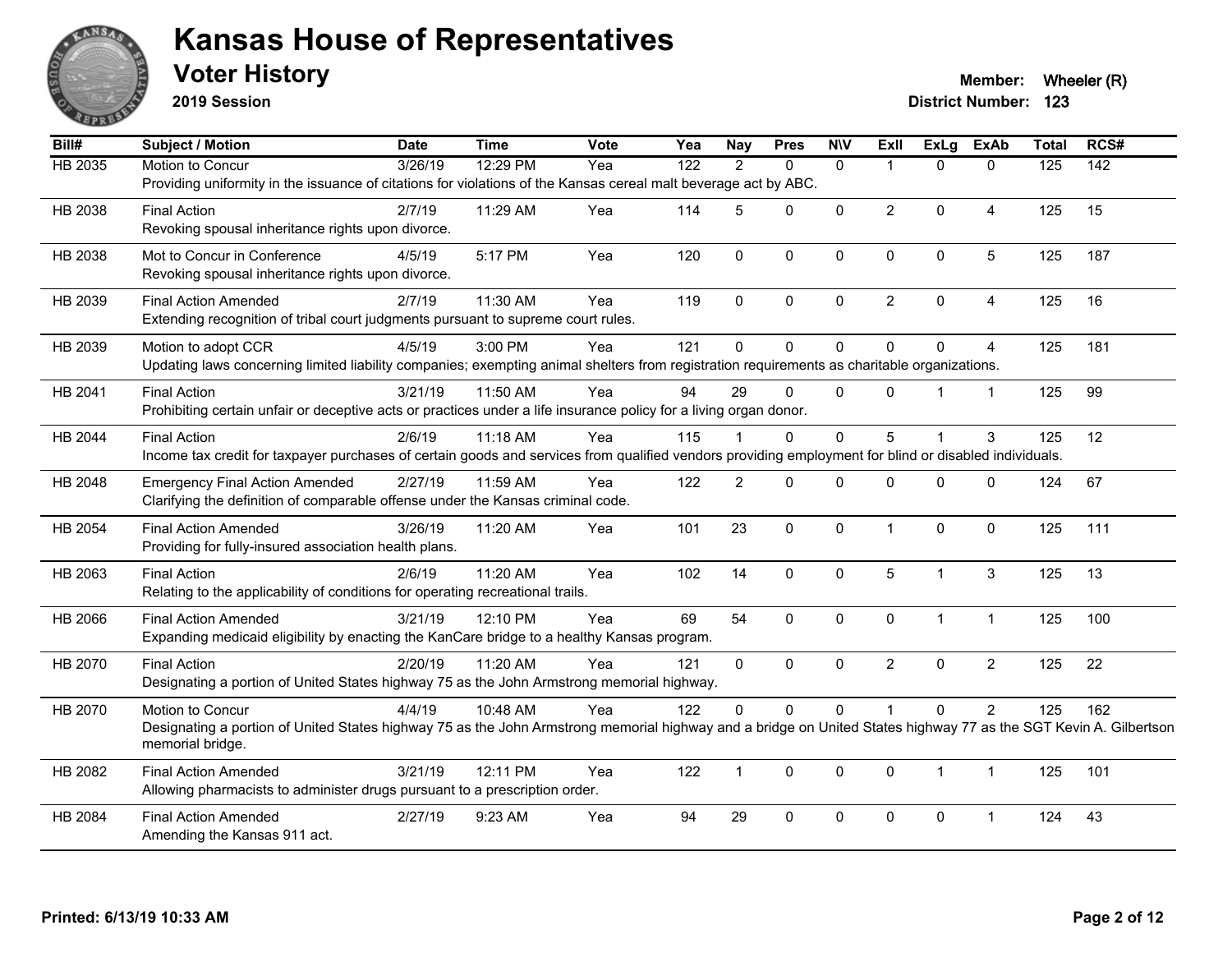

**2019 Session**

| Bill#          | <b>Subject / Motion</b>                                                                                                                                                                           | <b>Date</b> | <b>Time</b> | <b>Vote</b> | Yea | Nay           | <b>Pres</b>  | <b>NIV</b>   | ExII                 | <b>ExLg</b> | <b>ExAb</b>    | <b>Total</b> | RCS# |
|----------------|---------------------------------------------------------------------------------------------------------------------------------------------------------------------------------------------------|-------------|-------------|-------------|-----|---------------|--------------|--------------|----------------------|-------------|----------------|--------------|------|
| <b>HB 2084</b> | Motion to Concur<br>Amending the Kansas 911 act.                                                                                                                                                  | 4/4/19      | 10:57 AM    | Yea         | 87  | 35            | $\Omega$     | $\mathbf{0}$ | $\overline{1}$       | $\Omega$    | 2              | 125          | 163  |
| HB 2085        | <b>Final Action Amended</b>                                                                                                                                                                       | 2/22/19     | 11:08 AM    | Yea         | 117 | $\Omega$      | $\Omega$     | $\mathbf{0}$ | 3                    | $\Omega$    | 5              | 125          | 33   |
|                | Concerning requirements for the reinstatement of a forfeited benefit unit of a rural water district.                                                                                              |             |             |             |     |               |              |              |                      |             |                |              |      |
| HB 2085        | Mot to Concur in Conference                                                                                                                                                                       | 4/4/19      | 10:59 AM    | Yea         | 122 | $\Omega$      | $\Omega$     | $\pmb{0}$    | $\blacktriangleleft$ | $\Omega$    | $\overline{c}$ | 125          | 164  |
|                | Extending the repayment period for municipal loans for public water supply projects and clarifying the reinstatement requirements for rural water district forfeited<br>benefit units.            |             |             |             |     |               |              |              |                      |             |                |              |      |
| HB 2087        | <b>Final Action Amended</b>                                                                                                                                                                       | 2/21/19     | 11:20 AM    | Yea         | 116 | $\mathbf{1}$  | $\Omega$     | $\mathbf 0$  | $\overline{4}$       | 1           | 3              | 125          | 26   |
|                | Allowing certain light screening material on motor vehicle windows.                                                                                                                               |             |             |             |     |               |              |              |                      |             |                |              |      |
| HB 2087        | Motion to adopt CCR                                                                                                                                                                               | 4/5/19      | 11:14 AM    | Yea         | 123 | $\mathbf 0$   | $\mathbf 0$  | $\mathbf 0$  | $\mathbf 0$          | $\mathbf 0$ | $\overline{2}$ | 125          | 176  |
|                | Changing the definition of school bus for purposes of the motor-fuel tax law.                                                                                                                     |             |             |             |     |               |              |              |                      |             |                |              |      |
| HB 2097        | <b>Final Action</b>                                                                                                                                                                               | 2/21/19     | 11:21 AM    | Yea         | 116 | $\mathbf 1$   | $\Omega$     | $\mathbf{0}$ | $\overline{4}$       | 1           | 3              | 125          | 27   |
|                | Providing method for calculating cost of keeping civil prisoners in county jail.                                                                                                                  |             |             |             |     |               |              |              |                      |             |                |              |      |
| HB 2101        | <b>Final Action Amended</b><br>Updating state credit union statutes.                                                                                                                              | 2/22/19     | 11:09 AM    | Yea         | 116 | $\mathbf{1}$  | $\Omega$     | $\pmb{0}$    | 3                    | $\Omega$    | 5              | 125          | 34   |
| HB 2103        | <b>Final Action</b>                                                                                                                                                                               | 2/27/19     | 9:24 AM     | Yea         | 122 | 1             | 0            | $\mathbf 0$  | $\Omega$             | 0           | $\mathbf{1}$   | 124          | 44   |
|                | Amending the revised Kansas code for care of children to provide requirements for placement of a child in a qualified residential treatment program.                                              |             |             |             |     |               |              |              |                      |             |                |              |      |
| HB 2103        | Motion to Concur                                                                                                                                                                                  | 4/4/19      | 11:02 AM    | Yea         | 120 | $\mathcal{P}$ | $\Omega$     | $\Omega$     |                      | $\Omega$    | $\mathcal{P}$  | 125          | 165  |
|                | Amending the revised Kansas code for care of children to provide requirements for placement of a child in a qualified residential treatment program.                                              |             |             |             |     |               |              |              |                      |             |                |              |      |
| HB 2104        | <b>Final Action Amended</b>                                                                                                                                                                       | 2/21/19     | 11:22 AM    | Yea         | 117 | $\Omega$      | 0            | $\Omega$     | 4                    |             | 3              | 125          | 28   |
|                | Amendments related to driving under the influence, including preliminary screening tests, implied consent advisories and test refusal.                                                            |             |             |             |     |               |              |              |                      |             |                |              |      |
| HB 2105        | <b>Final Action</b>                                                                                                                                                                               | 2/21/19     | 11:23 AM    | Yea         | 117 | $\Omega$      | $\Omega$     | $\mathbf 0$  | 4                    | 1           | 3              | 125          | 29   |
|                | Updating laws concerning limited liability companies.                                                                                                                                             |             |             |             |     |               |              |              |                      |             |                |              |      |
| HB 2118        | <b>Final Action Amended</b>                                                                                                                                                                       | 3/27/19     | 8:54 AM     | Yea         | 106 | 18            | $\mathbf{0}$ | $\mathbf 0$  | $\mathbf{0}$         | 0           | $\mathbf{1}$   | 125          | 149  |
|                | Providing income tax credits for aerospace and aviation program graduates and their employers.                                                                                                    |             |             |             |     |               |              |              |                      |             |                |              |      |
| HB 2119        | <b>Final Action Amended</b>                                                                                                                                                                       | 2/22/19     | $11:10$ AM  | Yea         | 117 | 0             | $\Omega$     | $\mathbf 0$  | 3                    | $\Omega$    | 5              | 125          | 35   |
|                | Empowering the KPERS board to develop policies and procedures relating to procurement, enter into certain contracts and allow travel for trustees and employees of<br>the system.                 |             |             |             |     |               |              |              |                      |             |                |              |      |
| HB 2119        | Motion to adopt CCR                                                                                                                                                                               | 4/5/19      | 5:14 PM     | Yea         | 117 | 3             | 0            | $\Omega$     | $\Omega$             | $\Omega$    | 5              | 125          | 186  |
|                | Providing for licensed pharmacists to administer certain drugs, authorizing certain business entities to hire physicians and chiropractors and requiring electronic<br>prescriptions for opiates. |             |             |             |     |               |              |              |                      |             |                |              |      |
| HB 2123        | <b>Final Action</b>                                                                                                                                                                               | 2/20/19     | 11:08 AM    | Yea         | 121 | $\Omega$      | $\Omega$     | $\mathbf{0}$ | $\overline{2}$       | $\Omega$    | $\overline{2}$ | 125          | 23   |
|                | Amending the Kansas national guard educational assistance act.                                                                                                                                    |             |             |             |     |               |              |              |                      |             |                |              |      |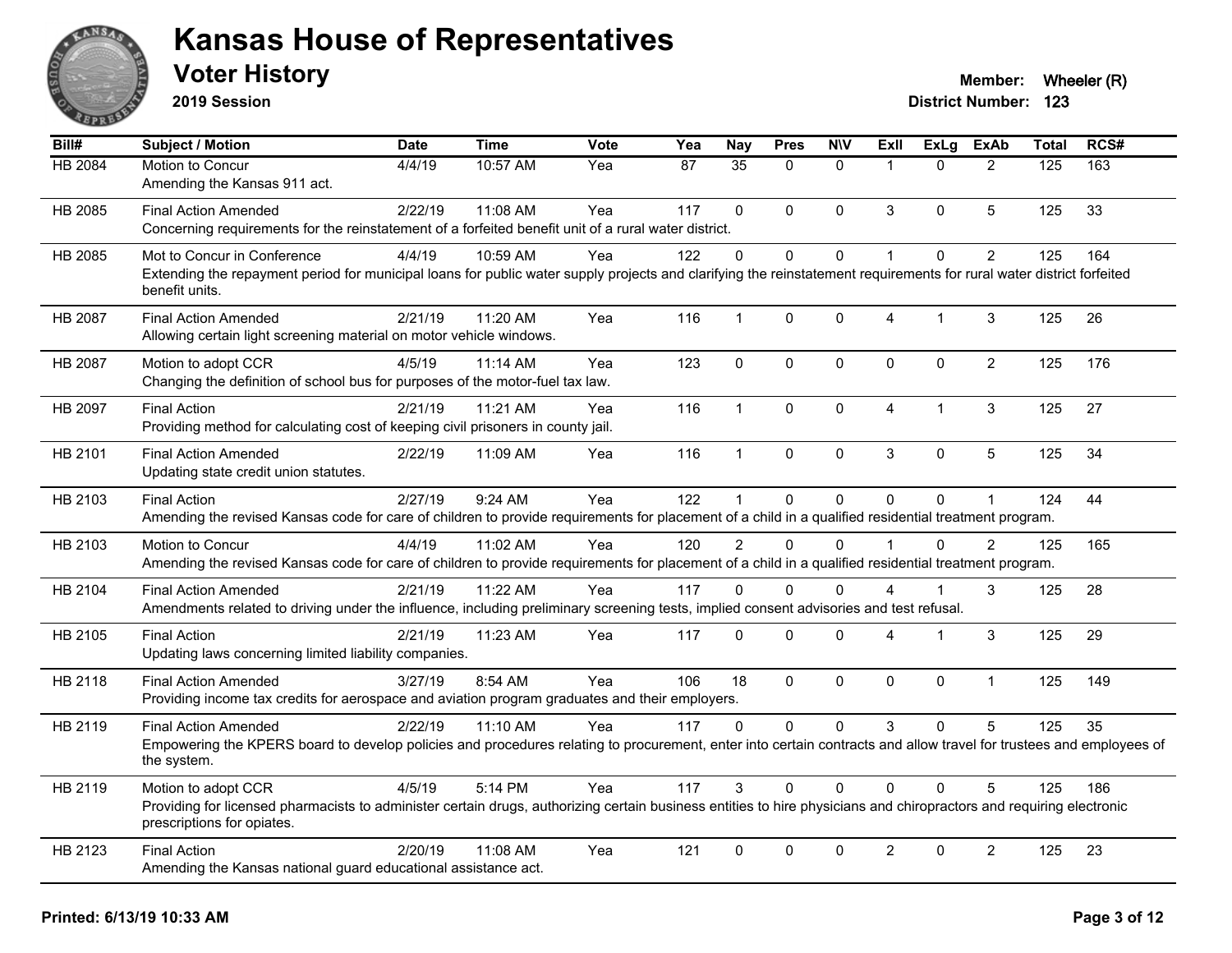

**2019 Session**

| $\overline{BiII#}$ | Subject / Motion                                                                                                                                                     | <b>Date</b> | <b>Time</b> | <b>Vote</b> | Yea               | Nay            | <b>Pres</b>    | <b>NIV</b>   | Exll           | <b>ExLg</b>  | <b>ExAb</b>    | <b>Total</b>     | RCS#            |
|--------------------|----------------------------------------------------------------------------------------------------------------------------------------------------------------------|-------------|-------------|-------------|-------------------|----------------|----------------|--------------|----------------|--------------|----------------|------------------|-----------------|
| <b>HB 2125</b>     | <b>Final Action</b>                                                                                                                                                  | 2/21/19     | 11:24 AM    | Yea         | $\frac{115}{115}$ | $\overline{2}$ | $\Omega$       | $\mathbf{0}$ | $\overline{4}$ | 1            | 3              | $\overline{125}$ | $\overline{30}$ |
|                    | Requiring licensees operating a motor vehicle to promptly deliver driver's license upon demand by authorized persons.                                                |             |             |             |                   |                |                |              |                |              |                |                  |                 |
| HB 2126            | <b>Final Action Amended</b>                                                                                                                                          | 2/27/19     | 9:25 AM     | Yea         | 113               | 10             | $\Omega$       | $\mathbf 0$  | 0              | 0            | $\mathbf{1}$   | 124              | 45              |
|                    | Regulating the operation of electric-assisted scooters on roads and highways.                                                                                        |             |             |             |                   |                |                |              |                |              |                |                  |                 |
| HB 2126            | Motion to adopt CCR                                                                                                                                                  | 4/5/19      | 11:16 AM    | Yea         | 123               | $\Omega$       | $\mathbf{0}$   | $\Omega$     | $\mathbf{0}$   | $\mathbf{0}$ | $\overline{2}$ | 125              | 177             |
|                    | Adopting the Driver's Privacy Protection Act.                                                                                                                        |             |             |             |                   |                |                |              |                |              |                |                  |                 |
| HB 2127            | <b>Final Action</b>                                                                                                                                                  | 2/21/19     | 11:25 AM    | Yea         | 117               | $\mathbf 0$    | $\mathbf 0$    | $\Omega$     | 4              | $\mathbf{1}$ | 3              | 125              | 31              |
|                    | Eliminating the marking requirements for certain truck and truck tractors.                                                                                           |             |             |             |                   |                |                |              |                |              |                |                  |                 |
| HB 2133            | <b>Final Action Amended</b>                                                                                                                                          | 3/13/19     | 11:22 AM    | Yea         | 121               | $\overline{2}$ | $\mathbf 0$    | $\mathbf 0$  | $\mathbf{0}$   | $\mathbf 0$  | $\mathbf{1}$   | 124              | 84              |
|                    | Required reporting for entities who deliver alcoholic liquors to consumers.                                                                                          |             |             |             |                   |                |                |              |                |              |                |                  |                 |
| HB 2137            | <b>Final Action</b>                                                                                                                                                  | 3/26/19     | 11:21 AM    | Yea         | 124               | 0              | $\mathbf 0$    | $\mathbf 0$  | $\mathbf{1}$   | 0            | $\mathbf 0$    | 125              | 112             |
|                    | Legislative review of exceptions to disclosure of public records under the Kansas open records act.                                                                  |             |             |             |                   |                |                |              |                |              |                |                  |                 |
| HB 2140            | <b>Final Action</b>                                                                                                                                                  | 2/27/19     | 9:27 AM     | Yea         | 123               | $\Omega$       | $\mathbf{0}$   | $\mathbf 0$  | $\mathbf 0$    | 0            | $\mathbf{1}$   | 124              | 46              |
|                    | Allowing agents of the KBI to participate in the Kansas DROP act and extending the sunset date for the act.                                                          |             |             |             |                   |                |                |              |                |              |                |                  |                 |
| HB 2140            | Motion to adopt CCR                                                                                                                                                  | 5/4/19      | 10:04 PM    | Yea         | 98                | 26             | $\mathbf{0}$   | 1            | $\Omega$       | $\Omega$     | $\mathbf{0}$   | 125              | 197             |
|                    | Providing sales tax authority for Dickinson, Finney, Jackson, Russell, Thomas and Wabaunsee counties; specifying certain county sales tax collection requirements of |             |             |             |                   |                |                |              |                |              |                |                  |                 |
|                    | director of taxation; and providing a sales tax exemption for sales of certain coins or bullion.                                                                     |             |             |             |                   |                |                |              |                |              |                |                  |                 |
| HB 2143            | <b>Final Action</b>                                                                                                                                                  | 2/20/19     | 11:09 AM    | Yea         | 121               | 0              | $\mathbf 0$    | $\mathbf 0$  | $\overline{2}$ | 0            | $\overline{2}$ | 125              | 24              |
|                    | Updating the version of risk-based capital instructions in effect.                                                                                                   |             |             |             |                   |                |                |              |                |              |                |                  |                 |
| HB 2144            | <b>Emergency Final Action Amended</b>                                                                                                                                | 2/27/19     | 12:02 PM    | Yea         | 84                | 40             | $\mathbf{0}$   | $\mathbf 0$  | $\mathbf 0$    | 0            | $\mathbf 0$    | 124              | 68              |
|                    | Budget and taxing authority of community colleges; articulation of credits; and student residency requirements.                                                      |             |             |             |                   |                |                |              |                |              |                |                  |                 |
| HB 2144            | Mot to Concur in Conference                                                                                                                                          | 4/4/19      | 11:06 AM    | Yea         | 116               | 6              | $\mathbf{0}$   | $\Omega$     | 1              | $\Omega$     | $\overline{2}$ | 125              | 166             |
|                    | Requiring community colleges to publish certain taxpayer and student transparency data.                                                                              |             |             |             |                   |                |                |              |                |              |                |                  |                 |
| HB 2147            | <b>Final Action Amended</b>                                                                                                                                          | 2/27/19     | $9:28$ AM   | Yea         | 123               | $\mathbf{0}$   | $\mathbf{0}$   | $\Omega$     | $\mathbf{0}$   | $\Omega$     | $\overline{1}$ | 124              | 47              |
|                    | Increasing bond maturity limitations in the Kansas rural housing incentive district act.                                                                             |             |             |             |                   |                |                |              |                |              |                |                  |                 |
| HB 2154            | <b>Final Action</b>                                                                                                                                                  | 3/27/19     | 8:56 AM     | Yea         | 111               | 12             | $\overline{1}$ | $\mathbf 0$  | $\mathbf 0$    | 0            | $\mathbf{1}$   | 125              | 150             |
|                    | Making unemployment benefits available for federal and state employees who are required to work without pay.                                                         |             |             |             |                   |                |                |              |                |              |                |                  |                 |
| HB 2160            | <b>Final Action Amended</b>                                                                                                                                          | 3/8/19      | 8:38 AM     | Yea         | 112               | $\overline{7}$ | $\mathbf 0$    | $\mathbf 0$  | $\mathbf 0$    | $\mathbf{1}$ | 4              | 124              | 78              |
|                    | Providing sales tax authority for Wabaunsee county.                                                                                                                  |             |             |             |                   |                |                |              |                |              |                |                  |                 |
| HB 2167            | <b>Final Action Amended</b>                                                                                                                                          | 2/27/19     | 9:34 AM     | Nav         | 63                | 60             | $\mathbf 0$    | $\Omega$     | $\Omega$       | 0            | 1              | 124              | 48              |
|                    | Establishing a system for the transfer of certain deer hunting permits to nonresidents.                                                                              |             |             |             |                   |                |                |              |                |              |                |                  |                 |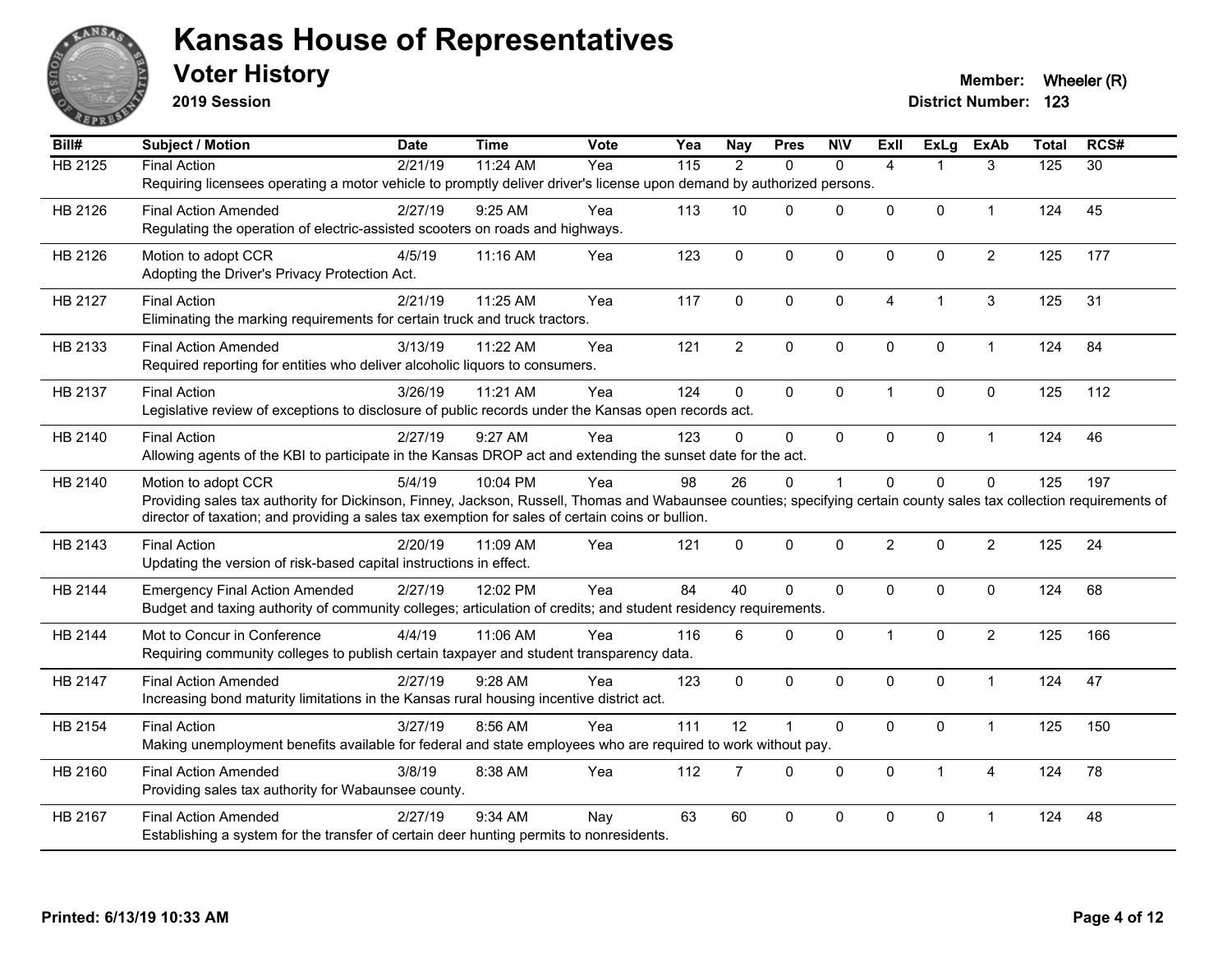

**2019 Session**

| Bill#          | <b>Subject / Motion</b>                                                                                                                                                                               | Date    | <b>Time</b> | Vote | Yea | <b>Nay</b>     | <b>Pres</b>  | <b>NIV</b>   | Exll                    | ExLg         | ExAb           | <b>Total</b> | RCS# |
|----------------|-------------------------------------------------------------------------------------------------------------------------------------------------------------------------------------------------------|---------|-------------|------|-----|----------------|--------------|--------------|-------------------------|--------------|----------------|--------------|------|
| <b>HB 2167</b> | Motion to adopt CCR                                                                                                                                                                                   | 4/5/19  | 6:17 PM     | Yea  | 114 | 3              | $\Omega$     | 3            | $\Omega$                | $\Omega$     | 5              | 125          | 189  |
|                | Senate Substitute for HB 2167 by Committee on Agriculture and Natural Resources - Establishing a commercial industrial hemp program.                                                                  |         |             |      |     |                |              |              |                         |              |                |              |      |
| HB 2168        | <b>Final Action Amended</b>                                                                                                                                                                           | 2/27/19 | $9:35$ AM   | Yea  | 122 |                | 0            | $\Omega$     | 0                       | 0            |                | 124          | 49   |
|                | Authorizing the state board of regents to sell and convey certain real property in Cherokee, Riley, Saline and Douglas counties on behalf of Kansas state university and<br>the university of Kansas. |         |             |      |     |                |              |              |                         |              |                |              |      |
| HB 2173        | <b>Final Action Amended</b><br>Establishing a commercial industrial hemp program.                                                                                                                     | 3/26/19 | 11:22 AM    | Yea  | 119 | 5              | $\mathbf 0$  | $\mathbf 0$  | $\overline{1}$          | 0            | $\mathbf 0$    | 125          | 113  |
| HB 2174        | <b>Final Action</b><br>Extending the sunset date of the state use law for five years.                                                                                                                 | 2/27/19 | 9:36 AM     | Yea  | 123 | $\mathbf{0}$   | $\mathbf 0$  | $\mathbf 0$  | $\mathbf{0}$            | 0            | $\mathbf{1}$   | 124          | 50   |
| HB 2177        | <b>Final Action</b><br>Pertaining to the accounting treatment of certain derivative instruments of fixed index annuities.                                                                             | 2/27/19 | 9:38 AM     | Yea  | 122 | $\overline{2}$ | $\Omega$     | $\mathbf 0$  | $\mathbf 0$             | $\Omega$     | 0              | 124          | 51   |
| HB 2177        | Motion to adopt CCR<br>Updating accounting and reporting requirements of hedging transactions, risk-based capital instructions and enterprise risk reports and updating definitions for               | 4/5/19  | 3:04 PM     | Yea  | 120 | $\overline{1}$ | $\Omega$     | $\Omega$     | $\Omega$                | $\Omega$     | 4              | 125          | 182  |
|                | fraudulent insurance acts.                                                                                                                                                                            |         |             |      |     |                |              |              |                         |              |                |              |      |
| HB 2178        | <b>Final Action Amended</b><br>Amending the Kansas underground utility damage prevention act.                                                                                                         | 2/27/19 | 9:39 AM     | Yea  | 122 | $\overline{2}$ | $\Omega$     | 0            | $\mathbf 0$             | 0            | $\mathbf 0$    | 124          | 52   |
| HB 2178        | Motion to Concur<br>Amending the Kansas underground utility damage prevention act.                                                                                                                    | 4/1/19  | 2:17 PM     | Yea  | 120 | $\mathbf 0$    | $\mathbf 0$  | $\mathbf{1}$ | $\overline{1}$          | 0            | 3              | 125          | 160  |
| HB 2179        | <b>Final Action</b><br>Adopting the Driver's Privacy Protection Act.                                                                                                                                  | 3/25/19 | 10:32 AM    | Yea  | 124 | $\mathbf 0$    | 0            | $\mathbf 0$  | $\overline{1}$          | 0            | $\mathbf 0$    | 125          | 102  |
| HB 2185        | <b>Final Action Amended</b><br>Clarifying the naturopathic medicine scope of practice to include diagnostic imaging.                                                                                  | 2/27/19 | 9:40 AM     | Yea  | 123 | $\mathbf{1}$   | $\mathbf 0$  | $\mathbf 0$  | $\mathbf 0$             | 0            | 0              | 124          | 53   |
| HB 2188        | <b>Final Action</b><br>Dissolving the White Clay watershed district no. 26, city of Atchison assumes obligations and amending the tax lid relating to the dissolution of any taxing subdivision.      | 3/19/19 | 11:20 AM    | Yea  | 125 | $\mathbf{0}$   | $\mathbf{0}$ | $\mathbf{0}$ | $\Omega$                | $\Omega$     | $\Omega$       | 125          | 88   |
| HB 2191        | <b>Final Action</b><br>Amending the procedure for execution of a search warrant for electronically stored information.                                                                                | 2/27/19 | 9:41 AM     | Yea  | 124 | $\mathbf{0}$   | 0            | $\mathbf 0$  | $\mathbf 0$             | 0            | 0              | 124          | 54   |
| HB 2198        | <b>Final Action</b><br>Allowing the use of expedited partner therapy to treat a sexually transmitted disease.                                                                                         | 2/27/19 | 9:45 AM     | Nay  | 89  | 35             | 0            | 0            | $\mathbf 0$             | 0            | 0              | 124          | 55   |
| HB 2199        | <b>Final Action</b><br>Amending documentation requirements related to preparation of dead bodies.                                                                                                     | 2/20/19 | 11:10 AM    | Yea  | 120 | $\mathbf{1}$   | $\mathbf 0$  | $\mathbf 0$  | $\overline{2}$          | $\mathbf{0}$ | $\overline{2}$ | 125          | 25   |
| HB 2201        | <b>Final Action</b><br>Updating statutory references necessitated by 2012 executive reorganization order no. 41 related to administration of tuberculosis programs.                                   | 2/25/19 | 11:20 AM    | Yea  | 118 | $\Omega$       | 0            | $\Omega$     | $\overline{\mathbf{1}}$ |              | 4              | 124          | 37   |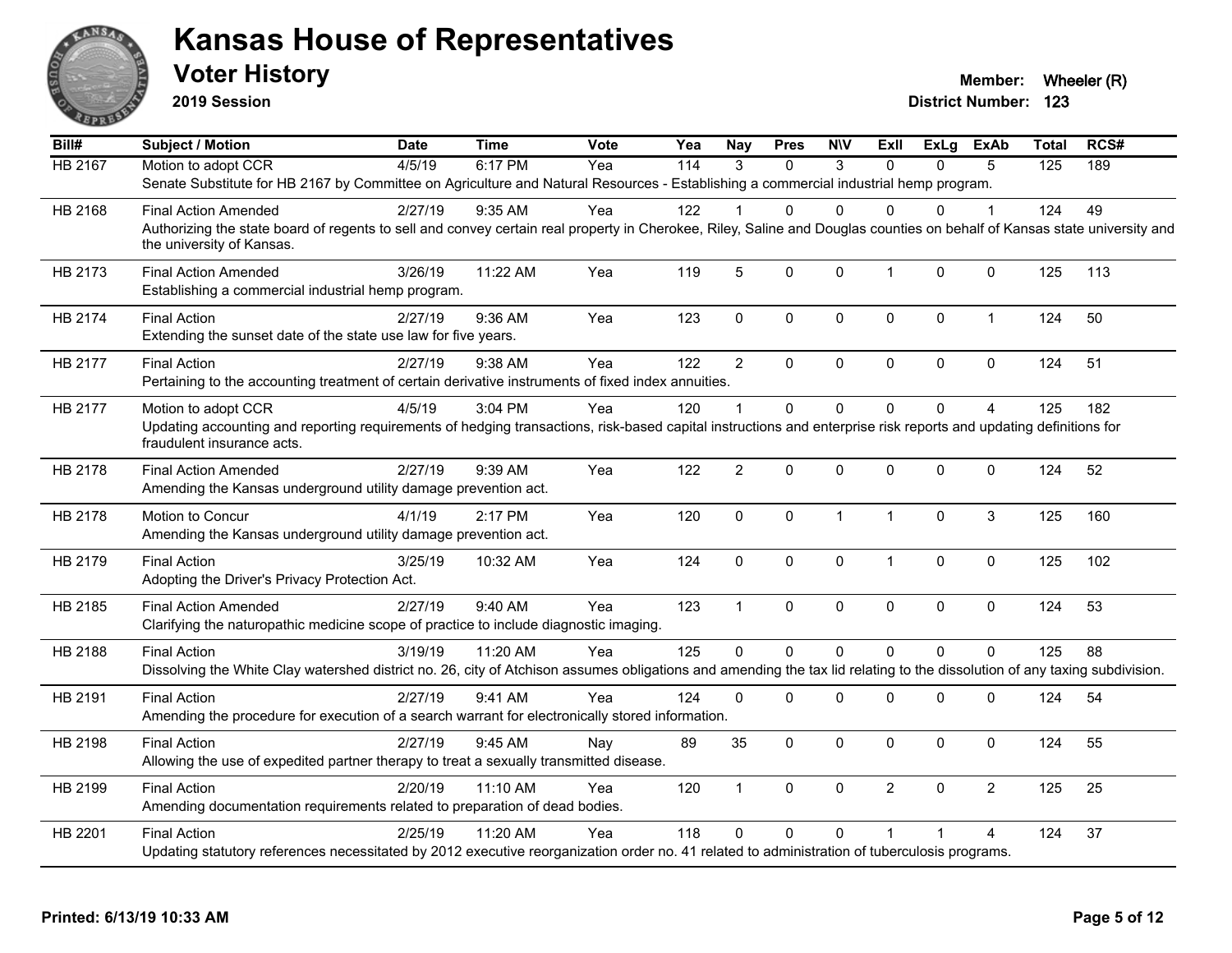

**2019 Session**

| Bill#          | <b>Subject / Motion</b>                                                                                                                                                                                                                                                                                                                              | Date    | Time     | Vote | Yea | <b>Nay</b>     | <b>Pres</b>  | <b>N\V</b>     | ExII         | ExLg         | ExAb           | Total | RCS# |
|----------------|------------------------------------------------------------------------------------------------------------------------------------------------------------------------------------------------------------------------------------------------------------------------------------------------------------------------------------------------------|---------|----------|------|-----|----------------|--------------|----------------|--------------|--------------|----------------|-------|------|
| <b>HB 2203</b> | <b>Emergency Final Action</b>                                                                                                                                                                                                                                                                                                                        | 2/27/19 | 11:58 AM | Nay  | 92  | 32             | $\Omega$     | $\Omega$       | $\Omega$     | $\Omega$     | $\Omega$       | 124   | 66   |
|                | Exempting individuals employed by the Kansas academies of U.S. department of defense STARBASE program from KPERS working after retirement requirements<br>and authorizing reimbursement of suspended retirement benefits for certain retirants.                                                                                                      |         |          |      |     |                |              |                |              |              |                |       |      |
| HB 2203        | Motion to adopt CCR<br>Reconciling amendments to certain statutes.                                                                                                                                                                                                                                                                                   | 5/5/19  | 1:04 AM  | Yea  | 121 | $\Omega$       | $\mathbf{0}$ | $\overline{4}$ | $\Omega$     | $\mathbf{0}$ | $\Omega$       | 125   | 202  |
| HB 2206        | <b>Final Action</b><br>Changing the bonding and cost requirements for animals taken into custody under a violation of cruelty to animals.                                                                                                                                                                                                            | 2/27/19 | 9:46 AM  | Yea  | 124 | $\Omega$       | 0            | 0              | $\mathbf 0$  | 0            | $\pmb{0}$      | 124   | 56   |
| HB 2209        | <b>Final Action</b><br>Authorizing the state board of regents to purchase cybersecurity insurance.                                                                                                                                                                                                                                                   | 2/27/19 | 9:47 AM  | Yea  | 124 | $\Omega$       | $\mathbf 0$  | 0              | $\mathbf 0$  | 0            | $\mathbf 0$    | 124   | 57   |
| HB 2209        | Motion to Adopt CCR<br>Establishing the unclaimed life insurance benefits act, updating certain definitions pertaining to unfair trade practices and association health plans, and providing for<br>third party administrator fees, the purchase of cybersecurity insurance by the Kansas board of regents and certain healthcare benefits coverage. | 4/5/19  | 12:50 PM | Yea  | 84  | 39             | $\Omega$     | $\Omega$       | $\Omega$     | 0            | $\overline{2}$ | 125   | 180  |
| HB 2211        | <b>Final Action</b><br>Allowing judges to waive or reduce driver's license reinstatement fees.                                                                                                                                                                                                                                                       | 2/27/19 | 9:48 AM  | Yea  | 122 | $\overline{2}$ | $\Omega$     | $\Omega$       | $\Omega$     | 0            | $\Omega$       | 124   | 58   |
| HB 2214        | <b>Final Action Amended</b><br>Changing the definition of school bus for purposes of the motor-fuel tax law.                                                                                                                                                                                                                                         | 2/27/19 | 9:49 AM  | Yea  | 124 | $\mathbf{0}$   | $\Omega$     | $\mathbf{0}$   | $\mathbf{0}$ | $\Omega$     | $\mathbf{0}$   | 124   | 59   |
| HB 2214        | Motion to Adopt CCR<br>Senate Substitute for HB 2214 by Committee on Transportation - Providing for an increase in registration fees for electric and hybrid vehicles.                                                                                                                                                                               | 4/5/19  | 3:23 PM  | Yea  | 80  | 41             | $\mathbf{0}$ | $\Omega$       | $\Omega$     | 0            | 4              | 125   | 183  |
| HB 2215        | <b>Final Action</b><br>Kansas state fair board is authorized to create a nonprofit corporation for the benefit of the state fair.                                                                                                                                                                                                                    | 2/26/19 | 9:23 AM  | Yea  | 122 | $\Omega$       | $\mathbf{0}$ | 1              | $\Omega$     | $\Omega$     | -1             | 124   | 38   |
| HB 2223        | <b>Emergency Final Action Amended</b><br>Replacing vineyard permits with producer permits to allow individuals to use a wider variety of agricultural products in the production of wine under such permit.                                                                                                                                          | 2/27/19 | 12:03 PM | Yea  | 124 | $\Omega$       | $\Omega$     | $\mathbf 0$    | $\Omega$     | $\Omega$     | $\Omega$       | 124   | 69   |
| HB 2223        | Motion to adopt CCR<br>Adopting economic development program evaluation and information disclosure regimes and expanding economic development incentive financing to address<br>housing shortages.                                                                                                                                                   | 5/2/19  | 11:35 AM | Yea  | 123 | $\Omega$       | $\mathbf{0}$ |                | $\Omega$     | 0            |                | 125   | 191  |
| HB 2225        | <b>Final Action</b><br>Adding on-track train equipment to the circumstances that a vehicle driver must stop at railroad crossings.                                                                                                                                                                                                                   | 2/27/19 | 9:50 AM  | Yea  | 121 | 3              | 0            | $\mathbf 0$    | $\mathbf 0$  | 0            | $\mathbf 0$    | 124   | 60   |
| HB 2225        | Motion to adopt CCR<br>Senate Substitute for HB 2225 by Committee on Transportation - Providing for an increase in permit fees for oversize or overweight vehicles and required registration<br>for escort vehicle service operators.                                                                                                                | 4/5/19  | 11:19 AM | Yea  | 91  | 32             | $\Omega$     | $\mathbf 0$    | $\Omega$     | $\Omega$     | $\overline{2}$ | 125   | 178  |
| HB 2239        | <b>Final Action Amended</b><br>Liquor sales by licensees in common consumption areas.                                                                                                                                                                                                                                                                | 2/27/19 | 9:51 AM  | Yea  | 121 | 3              | $\Omega$     | $\Omega$       | $\mathbf{0}$ | $\Omega$     | $\mathbf{0}$   | 124   | 61   |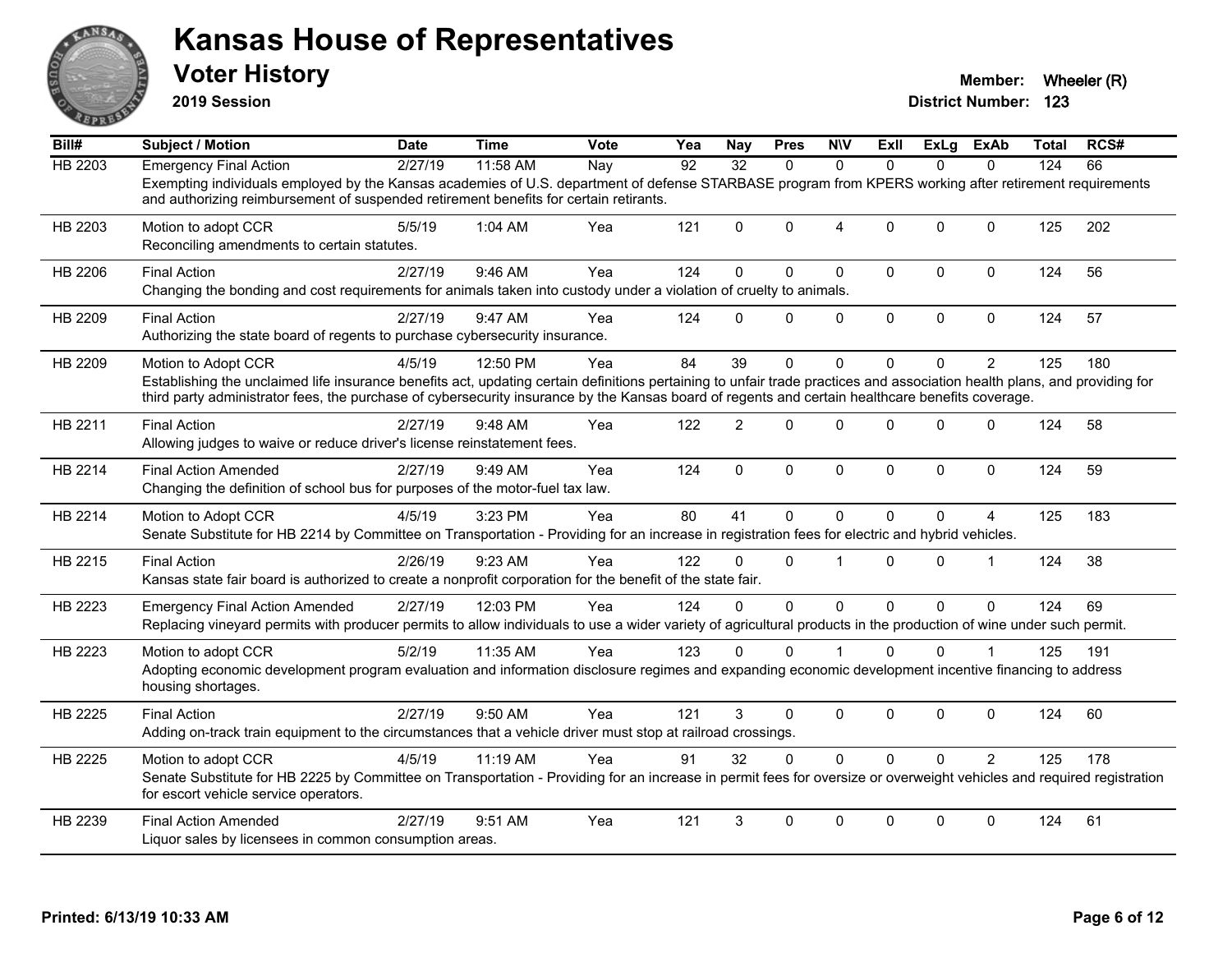

**2019 Session**

| <b>HB 2243</b><br>9:52 AM<br><b>Final Action Amended</b><br>2/27/19<br>118<br>6<br>$\Omega$<br>$\mathbf{0}$<br>$\Omega$<br>$\Omega$<br>$\Omega$<br>124<br>62<br>Yea<br>Exempting animal shelters from registration requirements as a charitable organization.<br>89<br>35<br>125<br>151<br>HB 2244<br>3/27/19<br>9:00 AM<br>$\mathbf 0$<br>$\mathbf 0$<br>$\Omega$<br>$\Omega$<br><b>Final Action Amended</b><br>$\mathbf{1}$<br>Nay<br>Authorizing the use of cannabidiol treatment preparation to treat certain medical conditions.<br>HB 2246<br>2/27/19<br>9:15 AM<br>$\mathbf 0$<br>$\Omega$<br>$\Omega$<br>124<br>40<br><b>Final Action</b><br>121<br>$\mathbf 1$<br>$\overline{1}$<br>$\mathbf{1}$<br>Yea<br>Changing the requirements to begin production on distinctive license plates.<br>$\overline{7}$<br>$\mathbf 0$<br>$\mathbf 0$<br>$\mathbf 0$<br>$\mathbf 0$<br>114<br>$\overline{4}$<br>125<br>185<br>HB 2246<br>3:47 PM<br>Mot to Concur in Conference<br>4/5/19<br>Nay<br>Changing the requirements to begin production on distinctive license plates and providing for the proud educator, alpha kappa alpha, knights of Columbus and current<br>and veteran members of the United States army, navy, marine corps, air force and coast guard license plates.<br>$\mathcal{P}$<br>$\Omega$<br>$\mathbf{0}$<br>$\Omega$<br>$\Omega$<br>$\mathbf 0$<br>124<br>63<br>HB 2248<br><b>Final Action</b><br>2/27/19<br>9:54 AM<br>Yea<br>122<br>Allowing all-terrain vehicles to cross federal or state highways.<br>HB 2248<br>5/5/19<br>1:20 AM<br>110<br>11<br>$\mathbf{0}$<br>$\Omega$<br>$\mathbf{0}$<br>125<br>203<br>Yea<br>4<br>$\Omega$<br>Motion to adopt CCR<br>Delaying enforcement of the scrap metal theft reduction act, transferring responsibility for the scrap metal database to the Kansas bureau of investigation, reducing the<br>registration fee for scrap metal dealers and changing scrap metal dealer obligations under the scrap metal theft reduction act; amending the definition of "consumer<br>transaction" and "supplier" in the Kansas consumer protection act.<br>39<br>$\mathbf{0}$<br>114<br><b>HB 2274</b><br><b>Final Action Amended</b><br>3/26/19<br>11:28 AM<br>85<br>$\mathbf{0}$<br>$\Omega$<br>$\mathbf{0}$<br>125<br>Yea<br>$\mathbf 1$<br>Requiring notification to patients that the effects of a medication abortion may be reversible.<br>$\mathbf 0$<br>$\mathbf 0$<br>$\pmb{0}$<br>73<br>HB 2279<br>2/27/19<br>12:07 PM<br>Yea<br>124<br>$\Omega$<br>$\Omega$<br>$\mathbf 0$<br>124<br><b>Emergency Final Action Amended</b><br>Requiring law enforcement officers to provide information about timing of release from custody when an arrest is made following a domestic violence call.<br>22<br>HB 2281<br>2/27/19<br>9:55 AM<br>102<br>$\mathbf{0}$<br>$\mathbf{0}$<br>$\Omega$<br>$\Omega$<br>$\mathbf{0}$<br>124<br>64<br><b>Final Action</b><br>Yea<br>Providing that a court order modifying a criminal sentence only modifies the portion of the sentence referenced by the court and not remaining portions of the original<br>sentence.<br>2/27/19<br>9:56 AM<br>124<br>$\Omega$<br>$\mathbf{0}$<br>$\mathbf{0}$<br>$\Omega$<br>$\Omega$<br>$\mathbf{0}$<br>124<br>65<br>HB 2290<br><b>Final Action Amended</b><br>Yea<br>Creating a crime victims compensation division within the attorney general's office.<br>$\overline{2}$<br>HB 2290<br>5/5/19<br>12:25 AM<br>123<br>0<br>$\Omega$<br>$\Omega$<br>$\Omega$<br>$\mathbf{0}$<br>125<br>201<br>Motion to adopt CCR<br>Yea<br>Establishing the Kansas closed case task force; creating the Kansas criminal justice reform commission; concerning criminal history record checks for entities<br>providing care to children, the elderly or individuals with disabilities; creating a Kansas victim information and notification everyday (VINE) coordinator, a Kansas youth<br>suicide prevention coordinator, and a crime victims compensation division within the office of the attorney general; legislative review of exceptions to disclosure of<br>public records under the Kansas open records act; and changing tort claims fund obligations for claims involving alleged violations of the Kansas open meetings act<br>and open records act.<br>11:32 AM<br>33<br>$\mathbf{0}$<br>125<br>HB 2307<br>3/26/19<br>Yea<br>91<br>$\mathbf{0}$<br>$\mathbf{0}$<br>$\mathbf{0}$<br>115<br><b>Final Action Amended</b><br>$\mathbf{1}$<br>Establishing non-covered dental benefits under health insurance plans and limitations on plan changes.<br>11:33 AM<br>97<br>$\Omega$<br>$\mathbf{0}$<br>$\Omega$<br>$\mathbf{0}$<br>125<br>116<br>HB 2314<br><b>Final Action Amended</b><br>3/26/19<br>Yea<br>27<br>1<br>Rehabilitation of abandoned property by cities. | $\overline{BiII#}$ | <b>Subject / Motion</b> | <b>Date</b> | <b>Time</b> | Vote | Yea | <b>Nay</b> | <b>Pres</b> | <b>N\V</b> | Exll | <b>ExLg</b> | <b>ExAb</b> | <b>Total</b> | RCS# |
|------------------------------------------------------------------------------------------------------------------------------------------------------------------------------------------------------------------------------------------------------------------------------------------------------------------------------------------------------------------------------------------------------------------------------------------------------------------------------------------------------------------------------------------------------------------------------------------------------------------------------------------------------------------------------------------------------------------------------------------------------------------------------------------------------------------------------------------------------------------------------------------------------------------------------------------------------------------------------------------------------------------------------------------------------------------------------------------------------------------------------------------------------------------------------------------------------------------------------------------------------------------------------------------------------------------------------------------------------------------------------------------------------------------------------------------------------------------------------------------------------------------------------------------------------------------------------------------------------------------------------------------------------------------------------------------------------------------------------------------------------------------------------------------------------------------------------------------------------------------------------------------------------------------------------------------------------------------------------------------------------------------------------------------------------------------------------------------------------------------------------------------------------------------------------------------------------------------------------------------------------------------------------------------------------------------------------------------------------------------------------------------------------------------------------------------------------------------------------------------------------------------------------------------------------------------------------------------------------------------------------------------------------------------------------------------------------------------------------------------------------------------------------------------------------------------------------------------------------------------------------------------------------------------------------------------------------------------------------------------------------------------------------------------------------------------------------------------------------------------------------------------------------------------------------------------------------------------------------------------------------------------------------------------------------------------------------------------------------------------------------------------------------------------------------------------------------------------------------------------------------------------------------------------------------------------------------------------------------------------------------------------------------------------------------------------------------------------------------------------------------------------------------------------------------------------------------------------------------------------------------------------------------------------------------------------------------------------------------------------------------------------------------------------------------------------------------------------------------------------------------------------------------------------------------------------------------------------------------------------------------------------------------------------------------------------------------------------------------------------------------------------------------------------------------------------------------------------------------------------------------------------------------------------------------------------------------------------------------------------------------------------------------------------------------------------------------------------------------------------------------------------------------------------------------|--------------------|-------------------------|-------------|-------------|------|-----|------------|-------------|------------|------|-------------|-------------|--------------|------|
|                                                                                                                                                                                                                                                                                                                                                                                                                                                                                                                                                                                                                                                                                                                                                                                                                                                                                                                                                                                                                                                                                                                                                                                                                                                                                                                                                                                                                                                                                                                                                                                                                                                                                                                                                                                                                                                                                                                                                                                                                                                                                                                                                                                                                                                                                                                                                                                                                                                                                                                                                                                                                                                                                                                                                                                                                                                                                                                                                                                                                                                                                                                                                                                                                                                                                                                                                                                                                                                                                                                                                                                                                                                                                                                                                                                                                                                                                                                                                                                                                                                                                                                                                                                                                                                                                                                                                                                                                                                                                                                                                                                                                                                                                                                                                                                                      |                    |                         |             |             |      |     |            |             |            |      |             |             |              |      |
|                                                                                                                                                                                                                                                                                                                                                                                                                                                                                                                                                                                                                                                                                                                                                                                                                                                                                                                                                                                                                                                                                                                                                                                                                                                                                                                                                                                                                                                                                                                                                                                                                                                                                                                                                                                                                                                                                                                                                                                                                                                                                                                                                                                                                                                                                                                                                                                                                                                                                                                                                                                                                                                                                                                                                                                                                                                                                                                                                                                                                                                                                                                                                                                                                                                                                                                                                                                                                                                                                                                                                                                                                                                                                                                                                                                                                                                                                                                                                                                                                                                                                                                                                                                                                                                                                                                                                                                                                                                                                                                                                                                                                                                                                                                                                                                                      |                    |                         |             |             |      |     |            |             |            |      |             |             |              |      |
|                                                                                                                                                                                                                                                                                                                                                                                                                                                                                                                                                                                                                                                                                                                                                                                                                                                                                                                                                                                                                                                                                                                                                                                                                                                                                                                                                                                                                                                                                                                                                                                                                                                                                                                                                                                                                                                                                                                                                                                                                                                                                                                                                                                                                                                                                                                                                                                                                                                                                                                                                                                                                                                                                                                                                                                                                                                                                                                                                                                                                                                                                                                                                                                                                                                                                                                                                                                                                                                                                                                                                                                                                                                                                                                                                                                                                                                                                                                                                                                                                                                                                                                                                                                                                                                                                                                                                                                                                                                                                                                                                                                                                                                                                                                                                                                                      |                    |                         |             |             |      |     |            |             |            |      |             |             |              |      |
|                                                                                                                                                                                                                                                                                                                                                                                                                                                                                                                                                                                                                                                                                                                                                                                                                                                                                                                                                                                                                                                                                                                                                                                                                                                                                                                                                                                                                                                                                                                                                                                                                                                                                                                                                                                                                                                                                                                                                                                                                                                                                                                                                                                                                                                                                                                                                                                                                                                                                                                                                                                                                                                                                                                                                                                                                                                                                                                                                                                                                                                                                                                                                                                                                                                                                                                                                                                                                                                                                                                                                                                                                                                                                                                                                                                                                                                                                                                                                                                                                                                                                                                                                                                                                                                                                                                                                                                                                                                                                                                                                                                                                                                                                                                                                                                                      |                    |                         |             |             |      |     |            |             |            |      |             |             |              |      |
|                                                                                                                                                                                                                                                                                                                                                                                                                                                                                                                                                                                                                                                                                                                                                                                                                                                                                                                                                                                                                                                                                                                                                                                                                                                                                                                                                                                                                                                                                                                                                                                                                                                                                                                                                                                                                                                                                                                                                                                                                                                                                                                                                                                                                                                                                                                                                                                                                                                                                                                                                                                                                                                                                                                                                                                                                                                                                                                                                                                                                                                                                                                                                                                                                                                                                                                                                                                                                                                                                                                                                                                                                                                                                                                                                                                                                                                                                                                                                                                                                                                                                                                                                                                                                                                                                                                                                                                                                                                                                                                                                                                                                                                                                                                                                                                                      |                    |                         |             |             |      |     |            |             |            |      |             |             |              |      |
|                                                                                                                                                                                                                                                                                                                                                                                                                                                                                                                                                                                                                                                                                                                                                                                                                                                                                                                                                                                                                                                                                                                                                                                                                                                                                                                                                                                                                                                                                                                                                                                                                                                                                                                                                                                                                                                                                                                                                                                                                                                                                                                                                                                                                                                                                                                                                                                                                                                                                                                                                                                                                                                                                                                                                                                                                                                                                                                                                                                                                                                                                                                                                                                                                                                                                                                                                                                                                                                                                                                                                                                                                                                                                                                                                                                                                                                                                                                                                                                                                                                                                                                                                                                                                                                                                                                                                                                                                                                                                                                                                                                                                                                                                                                                                                                                      |                    |                         |             |             |      |     |            |             |            |      |             |             |              |      |
|                                                                                                                                                                                                                                                                                                                                                                                                                                                                                                                                                                                                                                                                                                                                                                                                                                                                                                                                                                                                                                                                                                                                                                                                                                                                                                                                                                                                                                                                                                                                                                                                                                                                                                                                                                                                                                                                                                                                                                                                                                                                                                                                                                                                                                                                                                                                                                                                                                                                                                                                                                                                                                                                                                                                                                                                                                                                                                                                                                                                                                                                                                                                                                                                                                                                                                                                                                                                                                                                                                                                                                                                                                                                                                                                                                                                                                                                                                                                                                                                                                                                                                                                                                                                                                                                                                                                                                                                                                                                                                                                                                                                                                                                                                                                                                                                      |                    |                         |             |             |      |     |            |             |            |      |             |             |              |      |
|                                                                                                                                                                                                                                                                                                                                                                                                                                                                                                                                                                                                                                                                                                                                                                                                                                                                                                                                                                                                                                                                                                                                                                                                                                                                                                                                                                                                                                                                                                                                                                                                                                                                                                                                                                                                                                                                                                                                                                                                                                                                                                                                                                                                                                                                                                                                                                                                                                                                                                                                                                                                                                                                                                                                                                                                                                                                                                                                                                                                                                                                                                                                                                                                                                                                                                                                                                                                                                                                                                                                                                                                                                                                                                                                                                                                                                                                                                                                                                                                                                                                                                                                                                                                                                                                                                                                                                                                                                                                                                                                                                                                                                                                                                                                                                                                      |                    |                         |             |             |      |     |            |             |            |      |             |             |              |      |
|                                                                                                                                                                                                                                                                                                                                                                                                                                                                                                                                                                                                                                                                                                                                                                                                                                                                                                                                                                                                                                                                                                                                                                                                                                                                                                                                                                                                                                                                                                                                                                                                                                                                                                                                                                                                                                                                                                                                                                                                                                                                                                                                                                                                                                                                                                                                                                                                                                                                                                                                                                                                                                                                                                                                                                                                                                                                                                                                                                                                                                                                                                                                                                                                                                                                                                                                                                                                                                                                                                                                                                                                                                                                                                                                                                                                                                                                                                                                                                                                                                                                                                                                                                                                                                                                                                                                                                                                                                                                                                                                                                                                                                                                                                                                                                                                      |                    |                         |             |             |      |     |            |             |            |      |             |             |              |      |
|                                                                                                                                                                                                                                                                                                                                                                                                                                                                                                                                                                                                                                                                                                                                                                                                                                                                                                                                                                                                                                                                                                                                                                                                                                                                                                                                                                                                                                                                                                                                                                                                                                                                                                                                                                                                                                                                                                                                                                                                                                                                                                                                                                                                                                                                                                                                                                                                                                                                                                                                                                                                                                                                                                                                                                                                                                                                                                                                                                                                                                                                                                                                                                                                                                                                                                                                                                                                                                                                                                                                                                                                                                                                                                                                                                                                                                                                                                                                                                                                                                                                                                                                                                                                                                                                                                                                                                                                                                                                                                                                                                                                                                                                                                                                                                                                      |                    |                         |             |             |      |     |            |             |            |      |             |             |              |      |
|                                                                                                                                                                                                                                                                                                                                                                                                                                                                                                                                                                                                                                                                                                                                                                                                                                                                                                                                                                                                                                                                                                                                                                                                                                                                                                                                                                                                                                                                                                                                                                                                                                                                                                                                                                                                                                                                                                                                                                                                                                                                                                                                                                                                                                                                                                                                                                                                                                                                                                                                                                                                                                                                                                                                                                                                                                                                                                                                                                                                                                                                                                                                                                                                                                                                                                                                                                                                                                                                                                                                                                                                                                                                                                                                                                                                                                                                                                                                                                                                                                                                                                                                                                                                                                                                                                                                                                                                                                                                                                                                                                                                                                                                                                                                                                                                      |                    |                         |             |             |      |     |            |             |            |      |             |             |              |      |
|                                                                                                                                                                                                                                                                                                                                                                                                                                                                                                                                                                                                                                                                                                                                                                                                                                                                                                                                                                                                                                                                                                                                                                                                                                                                                                                                                                                                                                                                                                                                                                                                                                                                                                                                                                                                                                                                                                                                                                                                                                                                                                                                                                                                                                                                                                                                                                                                                                                                                                                                                                                                                                                                                                                                                                                                                                                                                                                                                                                                                                                                                                                                                                                                                                                                                                                                                                                                                                                                                                                                                                                                                                                                                                                                                                                                                                                                                                                                                                                                                                                                                                                                                                                                                                                                                                                                                                                                                                                                                                                                                                                                                                                                                                                                                                                                      |                    |                         |             |             |      |     |            |             |            |      |             |             |              |      |
|                                                                                                                                                                                                                                                                                                                                                                                                                                                                                                                                                                                                                                                                                                                                                                                                                                                                                                                                                                                                                                                                                                                                                                                                                                                                                                                                                                                                                                                                                                                                                                                                                                                                                                                                                                                                                                                                                                                                                                                                                                                                                                                                                                                                                                                                                                                                                                                                                                                                                                                                                                                                                                                                                                                                                                                                                                                                                                                                                                                                                                                                                                                                                                                                                                                                                                                                                                                                                                                                                                                                                                                                                                                                                                                                                                                                                                                                                                                                                                                                                                                                                                                                                                                                                                                                                                                                                                                                                                                                                                                                                                                                                                                                                                                                                                                                      |                    |                         |             |             |      |     |            |             |            |      |             |             |              |      |
|                                                                                                                                                                                                                                                                                                                                                                                                                                                                                                                                                                                                                                                                                                                                                                                                                                                                                                                                                                                                                                                                                                                                                                                                                                                                                                                                                                                                                                                                                                                                                                                                                                                                                                                                                                                                                                                                                                                                                                                                                                                                                                                                                                                                                                                                                                                                                                                                                                                                                                                                                                                                                                                                                                                                                                                                                                                                                                                                                                                                                                                                                                                                                                                                                                                                                                                                                                                                                                                                                                                                                                                                                                                                                                                                                                                                                                                                                                                                                                                                                                                                                                                                                                                                                                                                                                                                                                                                                                                                                                                                                                                                                                                                                                                                                                                                      |                    |                         |             |             |      |     |            |             |            |      |             |             |              |      |
|                                                                                                                                                                                                                                                                                                                                                                                                                                                                                                                                                                                                                                                                                                                                                                                                                                                                                                                                                                                                                                                                                                                                                                                                                                                                                                                                                                                                                                                                                                                                                                                                                                                                                                                                                                                                                                                                                                                                                                                                                                                                                                                                                                                                                                                                                                                                                                                                                                                                                                                                                                                                                                                                                                                                                                                                                                                                                                                                                                                                                                                                                                                                                                                                                                                                                                                                                                                                                                                                                                                                                                                                                                                                                                                                                                                                                                                                                                                                                                                                                                                                                                                                                                                                                                                                                                                                                                                                                                                                                                                                                                                                                                                                                                                                                                                                      |                    |                         |             |             |      |     |            |             |            |      |             |             |              |      |
|                                                                                                                                                                                                                                                                                                                                                                                                                                                                                                                                                                                                                                                                                                                                                                                                                                                                                                                                                                                                                                                                                                                                                                                                                                                                                                                                                                                                                                                                                                                                                                                                                                                                                                                                                                                                                                                                                                                                                                                                                                                                                                                                                                                                                                                                                                                                                                                                                                                                                                                                                                                                                                                                                                                                                                                                                                                                                                                                                                                                                                                                                                                                                                                                                                                                                                                                                                                                                                                                                                                                                                                                                                                                                                                                                                                                                                                                                                                                                                                                                                                                                                                                                                                                                                                                                                                                                                                                                                                                                                                                                                                                                                                                                                                                                                                                      |                    |                         |             |             |      |     |            |             |            |      |             |             |              |      |
|                                                                                                                                                                                                                                                                                                                                                                                                                                                                                                                                                                                                                                                                                                                                                                                                                                                                                                                                                                                                                                                                                                                                                                                                                                                                                                                                                                                                                                                                                                                                                                                                                                                                                                                                                                                                                                                                                                                                                                                                                                                                                                                                                                                                                                                                                                                                                                                                                                                                                                                                                                                                                                                                                                                                                                                                                                                                                                                                                                                                                                                                                                                                                                                                                                                                                                                                                                                                                                                                                                                                                                                                                                                                                                                                                                                                                                                                                                                                                                                                                                                                                                                                                                                                                                                                                                                                                                                                                                                                                                                                                                                                                                                                                                                                                                                                      |                    |                         |             |             |      |     |            |             |            |      |             |             |              |      |
|                                                                                                                                                                                                                                                                                                                                                                                                                                                                                                                                                                                                                                                                                                                                                                                                                                                                                                                                                                                                                                                                                                                                                                                                                                                                                                                                                                                                                                                                                                                                                                                                                                                                                                                                                                                                                                                                                                                                                                                                                                                                                                                                                                                                                                                                                                                                                                                                                                                                                                                                                                                                                                                                                                                                                                                                                                                                                                                                                                                                                                                                                                                                                                                                                                                                                                                                                                                                                                                                                                                                                                                                                                                                                                                                                                                                                                                                                                                                                                                                                                                                                                                                                                                                                                                                                                                                                                                                                                                                                                                                                                                                                                                                                                                                                                                                      |                    |                         |             |             |      |     |            |             |            |      |             |             |              |      |
|                                                                                                                                                                                                                                                                                                                                                                                                                                                                                                                                                                                                                                                                                                                                                                                                                                                                                                                                                                                                                                                                                                                                                                                                                                                                                                                                                                                                                                                                                                                                                                                                                                                                                                                                                                                                                                                                                                                                                                                                                                                                                                                                                                                                                                                                                                                                                                                                                                                                                                                                                                                                                                                                                                                                                                                                                                                                                                                                                                                                                                                                                                                                                                                                                                                                                                                                                                                                                                                                                                                                                                                                                                                                                                                                                                                                                                                                                                                                                                                                                                                                                                                                                                                                                                                                                                                                                                                                                                                                                                                                                                                                                                                                                                                                                                                                      |                    |                         |             |             |      |     |            |             |            |      |             |             |              |      |
|                                                                                                                                                                                                                                                                                                                                                                                                                                                                                                                                                                                                                                                                                                                                                                                                                                                                                                                                                                                                                                                                                                                                                                                                                                                                                                                                                                                                                                                                                                                                                                                                                                                                                                                                                                                                                                                                                                                                                                                                                                                                                                                                                                                                                                                                                                                                                                                                                                                                                                                                                                                                                                                                                                                                                                                                                                                                                                                                                                                                                                                                                                                                                                                                                                                                                                                                                                                                                                                                                                                                                                                                                                                                                                                                                                                                                                                                                                                                                                                                                                                                                                                                                                                                                                                                                                                                                                                                                                                                                                                                                                                                                                                                                                                                                                                                      |                    |                         |             |             |      |     |            |             |            |      |             |             |              |      |
|                                                                                                                                                                                                                                                                                                                                                                                                                                                                                                                                                                                                                                                                                                                                                                                                                                                                                                                                                                                                                                                                                                                                                                                                                                                                                                                                                                                                                                                                                                                                                                                                                                                                                                                                                                                                                                                                                                                                                                                                                                                                                                                                                                                                                                                                                                                                                                                                                                                                                                                                                                                                                                                                                                                                                                                                                                                                                                                                                                                                                                                                                                                                                                                                                                                                                                                                                                                                                                                                                                                                                                                                                                                                                                                                                                                                                                                                                                                                                                                                                                                                                                                                                                                                                                                                                                                                                                                                                                                                                                                                                                                                                                                                                                                                                                                                      |                    |                         |             |             |      |     |            |             |            |      |             |             |              |      |
|                                                                                                                                                                                                                                                                                                                                                                                                                                                                                                                                                                                                                                                                                                                                                                                                                                                                                                                                                                                                                                                                                                                                                                                                                                                                                                                                                                                                                                                                                                                                                                                                                                                                                                                                                                                                                                                                                                                                                                                                                                                                                                                                                                                                                                                                                                                                                                                                                                                                                                                                                                                                                                                                                                                                                                                                                                                                                                                                                                                                                                                                                                                                                                                                                                                                                                                                                                                                                                                                                                                                                                                                                                                                                                                                                                                                                                                                                                                                                                                                                                                                                                                                                                                                                                                                                                                                                                                                                                                                                                                                                                                                                                                                                                                                                                                                      |                    |                         |             |             |      |     |            |             |            |      |             |             |              |      |
|                                                                                                                                                                                                                                                                                                                                                                                                                                                                                                                                                                                                                                                                                                                                                                                                                                                                                                                                                                                                                                                                                                                                                                                                                                                                                                                                                                                                                                                                                                                                                                                                                                                                                                                                                                                                                                                                                                                                                                                                                                                                                                                                                                                                                                                                                                                                                                                                                                                                                                                                                                                                                                                                                                                                                                                                                                                                                                                                                                                                                                                                                                                                                                                                                                                                                                                                                                                                                                                                                                                                                                                                                                                                                                                                                                                                                                                                                                                                                                                                                                                                                                                                                                                                                                                                                                                                                                                                                                                                                                                                                                                                                                                                                                                                                                                                      |                    |                         |             |             |      |     |            |             |            |      |             |             |              |      |
|                                                                                                                                                                                                                                                                                                                                                                                                                                                                                                                                                                                                                                                                                                                                                                                                                                                                                                                                                                                                                                                                                                                                                                                                                                                                                                                                                                                                                                                                                                                                                                                                                                                                                                                                                                                                                                                                                                                                                                                                                                                                                                                                                                                                                                                                                                                                                                                                                                                                                                                                                                                                                                                                                                                                                                                                                                                                                                                                                                                                                                                                                                                                                                                                                                                                                                                                                                                                                                                                                                                                                                                                                                                                                                                                                                                                                                                                                                                                                                                                                                                                                                                                                                                                                                                                                                                                                                                                                                                                                                                                                                                                                                                                                                                                                                                                      |                    |                         |             |             |      |     |            |             |            |      |             |             |              |      |
|                                                                                                                                                                                                                                                                                                                                                                                                                                                                                                                                                                                                                                                                                                                                                                                                                                                                                                                                                                                                                                                                                                                                                                                                                                                                                                                                                                                                                                                                                                                                                                                                                                                                                                                                                                                                                                                                                                                                                                                                                                                                                                                                                                                                                                                                                                                                                                                                                                                                                                                                                                                                                                                                                                                                                                                                                                                                                                                                                                                                                                                                                                                                                                                                                                                                                                                                                                                                                                                                                                                                                                                                                                                                                                                                                                                                                                                                                                                                                                                                                                                                                                                                                                                                                                                                                                                                                                                                                                                                                                                                                                                                                                                                                                                                                                                                      |                    |                         |             |             |      |     |            |             |            |      |             |             |              |      |
|                                                                                                                                                                                                                                                                                                                                                                                                                                                                                                                                                                                                                                                                                                                                                                                                                                                                                                                                                                                                                                                                                                                                                                                                                                                                                                                                                                                                                                                                                                                                                                                                                                                                                                                                                                                                                                                                                                                                                                                                                                                                                                                                                                                                                                                                                                                                                                                                                                                                                                                                                                                                                                                                                                                                                                                                                                                                                                                                                                                                                                                                                                                                                                                                                                                                                                                                                                                                                                                                                                                                                                                                                                                                                                                                                                                                                                                                                                                                                                                                                                                                                                                                                                                                                                                                                                                                                                                                                                                                                                                                                                                                                                                                                                                                                                                                      |                    |                         |             |             |      |     |            |             |            |      |             |             |              |      |
|                                                                                                                                                                                                                                                                                                                                                                                                                                                                                                                                                                                                                                                                                                                                                                                                                                                                                                                                                                                                                                                                                                                                                                                                                                                                                                                                                                                                                                                                                                                                                                                                                                                                                                                                                                                                                                                                                                                                                                                                                                                                                                                                                                                                                                                                                                                                                                                                                                                                                                                                                                                                                                                                                                                                                                                                                                                                                                                                                                                                                                                                                                                                                                                                                                                                                                                                                                                                                                                                                                                                                                                                                                                                                                                                                                                                                                                                                                                                                                                                                                                                                                                                                                                                                                                                                                                                                                                                                                                                                                                                                                                                                                                                                                                                                                                                      |                    |                         |             |             |      |     |            |             |            |      |             |             |              |      |
|                                                                                                                                                                                                                                                                                                                                                                                                                                                                                                                                                                                                                                                                                                                                                                                                                                                                                                                                                                                                                                                                                                                                                                                                                                                                                                                                                                                                                                                                                                                                                                                                                                                                                                                                                                                                                                                                                                                                                                                                                                                                                                                                                                                                                                                                                                                                                                                                                                                                                                                                                                                                                                                                                                                                                                                                                                                                                                                                                                                                                                                                                                                                                                                                                                                                                                                                                                                                                                                                                                                                                                                                                                                                                                                                                                                                                                                                                                                                                                                                                                                                                                                                                                                                                                                                                                                                                                                                                                                                                                                                                                                                                                                                                                                                                                                                      |                    |                         |             |             |      |     |            |             |            |      |             |             |              |      |
|                                                                                                                                                                                                                                                                                                                                                                                                                                                                                                                                                                                                                                                                                                                                                                                                                                                                                                                                                                                                                                                                                                                                                                                                                                                                                                                                                                                                                                                                                                                                                                                                                                                                                                                                                                                                                                                                                                                                                                                                                                                                                                                                                                                                                                                                                                                                                                                                                                                                                                                                                                                                                                                                                                                                                                                                                                                                                                                                                                                                                                                                                                                                                                                                                                                                                                                                                                                                                                                                                                                                                                                                                                                                                                                                                                                                                                                                                                                                                                                                                                                                                                                                                                                                                                                                                                                                                                                                                                                                                                                                                                                                                                                                                                                                                                                                      |                    |                         |             |             |      |     |            |             |            |      |             |             |              |      |
|                                                                                                                                                                                                                                                                                                                                                                                                                                                                                                                                                                                                                                                                                                                                                                                                                                                                                                                                                                                                                                                                                                                                                                                                                                                                                                                                                                                                                                                                                                                                                                                                                                                                                                                                                                                                                                                                                                                                                                                                                                                                                                                                                                                                                                                                                                                                                                                                                                                                                                                                                                                                                                                                                                                                                                                                                                                                                                                                                                                                                                                                                                                                                                                                                                                                                                                                                                                                                                                                                                                                                                                                                                                                                                                                                                                                                                                                                                                                                                                                                                                                                                                                                                                                                                                                                                                                                                                                                                                                                                                                                                                                                                                                                                                                                                                                      |                    |                         |             |             |      |     |            |             |            |      |             |             |              |      |
|                                                                                                                                                                                                                                                                                                                                                                                                                                                                                                                                                                                                                                                                                                                                                                                                                                                                                                                                                                                                                                                                                                                                                                                                                                                                                                                                                                                                                                                                                                                                                                                                                                                                                                                                                                                                                                                                                                                                                                                                                                                                                                                                                                                                                                                                                                                                                                                                                                                                                                                                                                                                                                                                                                                                                                                                                                                                                                                                                                                                                                                                                                                                                                                                                                                                                                                                                                                                                                                                                                                                                                                                                                                                                                                                                                                                                                                                                                                                                                                                                                                                                                                                                                                                                                                                                                                                                                                                                                                                                                                                                                                                                                                                                                                                                                                                      |                    |                         |             |             |      |     |            |             |            |      |             |             |              |      |
|                                                                                                                                                                                                                                                                                                                                                                                                                                                                                                                                                                                                                                                                                                                                                                                                                                                                                                                                                                                                                                                                                                                                                                                                                                                                                                                                                                                                                                                                                                                                                                                                                                                                                                                                                                                                                                                                                                                                                                                                                                                                                                                                                                                                                                                                                                                                                                                                                                                                                                                                                                                                                                                                                                                                                                                                                                                                                                                                                                                                                                                                                                                                                                                                                                                                                                                                                                                                                                                                                                                                                                                                                                                                                                                                                                                                                                                                                                                                                                                                                                                                                                                                                                                                                                                                                                                                                                                                                                                                                                                                                                                                                                                                                                                                                                                                      |                    |                         |             |             |      |     |            |             |            |      |             |             |              |      |
|                                                                                                                                                                                                                                                                                                                                                                                                                                                                                                                                                                                                                                                                                                                                                                                                                                                                                                                                                                                                                                                                                                                                                                                                                                                                                                                                                                                                                                                                                                                                                                                                                                                                                                                                                                                                                                                                                                                                                                                                                                                                                                                                                                                                                                                                                                                                                                                                                                                                                                                                                                                                                                                                                                                                                                                                                                                                                                                                                                                                                                                                                                                                                                                                                                                                                                                                                                                                                                                                                                                                                                                                                                                                                                                                                                                                                                                                                                                                                                                                                                                                                                                                                                                                                                                                                                                                                                                                                                                                                                                                                                                                                                                                                                                                                                                                      |                    |                         |             |             |      |     |            |             |            |      |             |             |              |      |
|                                                                                                                                                                                                                                                                                                                                                                                                                                                                                                                                                                                                                                                                                                                                                                                                                                                                                                                                                                                                                                                                                                                                                                                                                                                                                                                                                                                                                                                                                                                                                                                                                                                                                                                                                                                                                                                                                                                                                                                                                                                                                                                                                                                                                                                                                                                                                                                                                                                                                                                                                                                                                                                                                                                                                                                                                                                                                                                                                                                                                                                                                                                                                                                                                                                                                                                                                                                                                                                                                                                                                                                                                                                                                                                                                                                                                                                                                                                                                                                                                                                                                                                                                                                                                                                                                                                                                                                                                                                                                                                                                                                                                                                                                                                                                                                                      |                    |                         |             |             |      |     |            |             |            |      |             |             |              |      |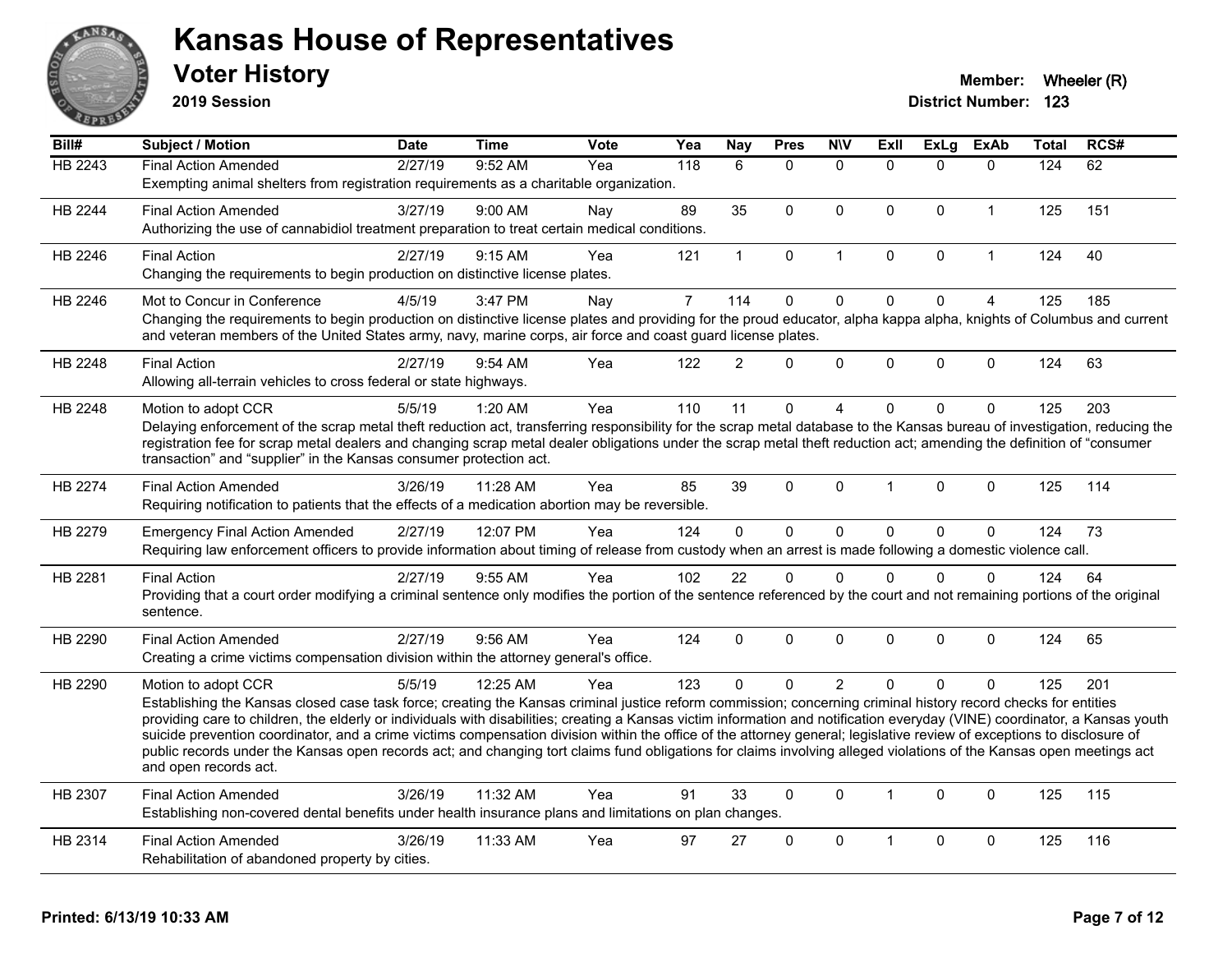

**2019 Session**

| Bill#           | <b>Subject / Motion</b>                                                                                                                                                                               | <b>Date</b> | <b>Time</b> | <b>Vote</b> | Yea | <b>Nay</b>     | <b>Pres</b>  | <b>N\V</b>   | ExIl           | <b>ExLg</b>    | <b>ExAb</b>    | <b>Total</b> | RCS#           |
|-----------------|-------------------------------------------------------------------------------------------------------------------------------------------------------------------------------------------------------|-------------|-------------|-------------|-----|----------------|--------------|--------------|----------------|----------------|----------------|--------------|----------------|
| <b>HB 2326</b>  | <b>Final Action Amended</b><br>Recognizing licenses to carry a concealed firearm issued by other jurisdictions.                                                                                       | 3/27/19     | 9:02 AM     | Yea         | 83  | 41             | $\mathbf{0}$ | $\mathbf{0}$ | $\Omega$       | $\Omega$       |                | 125          | 152            |
| HB 2336         | <b>Emergency Final Action</b><br>Clarifying when offenders under supervision of the secretary of corrections are awarded jail credit.                                                                 | 2/27/19     | 12:04 PM    | Yea         | 124 | $\mathbf 0$    | 0            | $\pmb{0}$    | 0              | 0              | $\mathbf 0$    | 124          | 70             |
| HB 2346         | <b>Emergency Final Action Amended</b><br>Relating to standards for school-administered vision screenings.                                                                                             | 2/27/19     | 12:06 PM    | Yea         | 113 | 11             | $\mathbf 0$  | $\pmb{0}$    | 0              | 0              | $\pmb{0}$      | 124          | 72             |
| HB 2360         | <b>Emergency Final Action Amended</b><br>Concerning background checks of employees and volunteers that have unsupervised access to children, the elderly or individuals with disabilities.            | 2/27/19     | 12:05 PM    | Yea         | 124 | 0              | 0            | $\mathbf 0$  | 0              | 0              | $\mathbf 0$    | 124          | 71             |
| HB 2365         | <b>Final Action</b><br>Providing for confidential communications of Kansas national guard members in peer support counseling sessions.                                                                | 2/26/19     | $9:24$ AM   | Yea         | 122 | 0              | $\Omega$     |              | $\Omega$       | $\Omega$       | $\mathbf{1}$   | 124          | 39             |
| HB 2365         | Mot to Concur in Conference<br>Providing for confidential communications of Kansas national guard members in peer support counseling sessions.                                                        | 4/4/19      | 2:42 PM     | Yea         | 121 |                | $\Omega$     | 2            | 0              | 0              | $\mathbf{1}$   | 125          | 167            |
| HB 2369         | <b>Final Action Amended</b><br>Authorizing the secretary of transportation to designate toll projects on new and existing highways and changing financing requirements for toll or turnpike projects. | 3/27/19     | 9:03 AM     | Yea         | 114 | 10             | $\Omega$     | $\mathbf{0}$ | $\Omega$       | 0              | $\mathbf{1}$   | 125          | 153            |
| HB 2371         | <b>Final Action Amended</b><br>Providing for an increase in permit fees for oversize or overweight vehicles and requiring registration for escort vehicle service operators.                          | 3/27/19     | 9:04 AM     | Yea         | 102 | 22             | $\Omega$     | $\mathbf{0}$ | 0              | $\Omega$       | -1             | 125          | 154            |
| HB 2372         | <b>Final Action Amended</b><br>Providing for an increase in registration fees for electric and hybrid vehicles.                                                                                       | 3/27/19     | 9:06 AM     | Yea         | 73  | 51             | 0            | $\mathbf 0$  | $\Omega$       | 0              | $\mathbf{1}$   | 125          | 155            |
| HB 2389         | <b>Final Action Amended</b><br>Requiring electronic prescriptions for certain controlled substances.                                                                                                  | 3/26/19     | 11:35 AM    | Yea         | 122 | $\overline{c}$ | $\mathbf 0$  | $\mathbf 0$  | $\mathbf{1}$   | 0              | $\pmb{0}$      | 125          | 117            |
| HB 2396         | <b>Final Action Amended</b><br>Allowing use of certified drug abuse treatment programs for certain offenders convicted of unlawful cultivation or distribution of controlled substances.              | 3/26/19     | 11:36 AM    | Yea         | 97  | 27             | $\mathbf 0$  | $\mathbf 0$  | $\mathbf{1}$   | $\overline{0}$ | $\mathbf{0}$   | 125          | 118            |
| HB 2402         | <b>Final Action Amended</b><br>Authorizing certain business entities to hire physicians and chiropractors.                                                                                            | 3/27/19     | $9:08$ AM   | Yea         | 106 | 18             | 0            | $\mathbf 0$  | $\Omega$       | 0              | $\mathbf 1$    | 125          | 156            |
| <b>HCR 5015</b> | <b>EFA Amend and Debate</b><br>Ratifying and providing for continuation of the May 9, 2019, state of disaster emergency declaration for certain Kansas counties.                                      | 5/29/19     | 11:33 AM    | Yea         | 116 | $\Omega$       | 0            | $\mathbf 0$  | $\Omega$       | 0              | 9              | 125          | 204            |
| HR 6004         | <b>Final Action Amended</b><br>Permanent rules of the House of Representatives for the 2019-2020 biennium.                                                                                            | 1/23/19     | 11:14 AM    | Yea         | 104 | 15             | 0            | $\mathbf 0$  | $\overline{2}$ | 0              | $\overline{4}$ | 125          | $\overline{7}$ |
| HR 6018         | <b>Final Action</b><br>Requesting the federal government address water issues in the Arkansas River basis.                                                                                            | 3/26/19     | 11:37 AM    | Yea         | 124 | $\Omega$       | $\mathbf{0}$ | $\mathbf 0$  | $\mathbf{1}$   | $\Omega$       | 0              | 125          | 119            |
| SB <sub>9</sub> | <b>Final Action</b><br>Authorizing the transfer of \$115,000,000 from the state general fund to the Kansas public employees retirement fund during fiscal year 2019.                                  | 2/22/19     | 11:13 AM    | Yea         | 117 | $\Omega$       | $\Omega$     | $\mathbf{0}$ | 3              | $\Omega$       | 5              | 125          | 36             |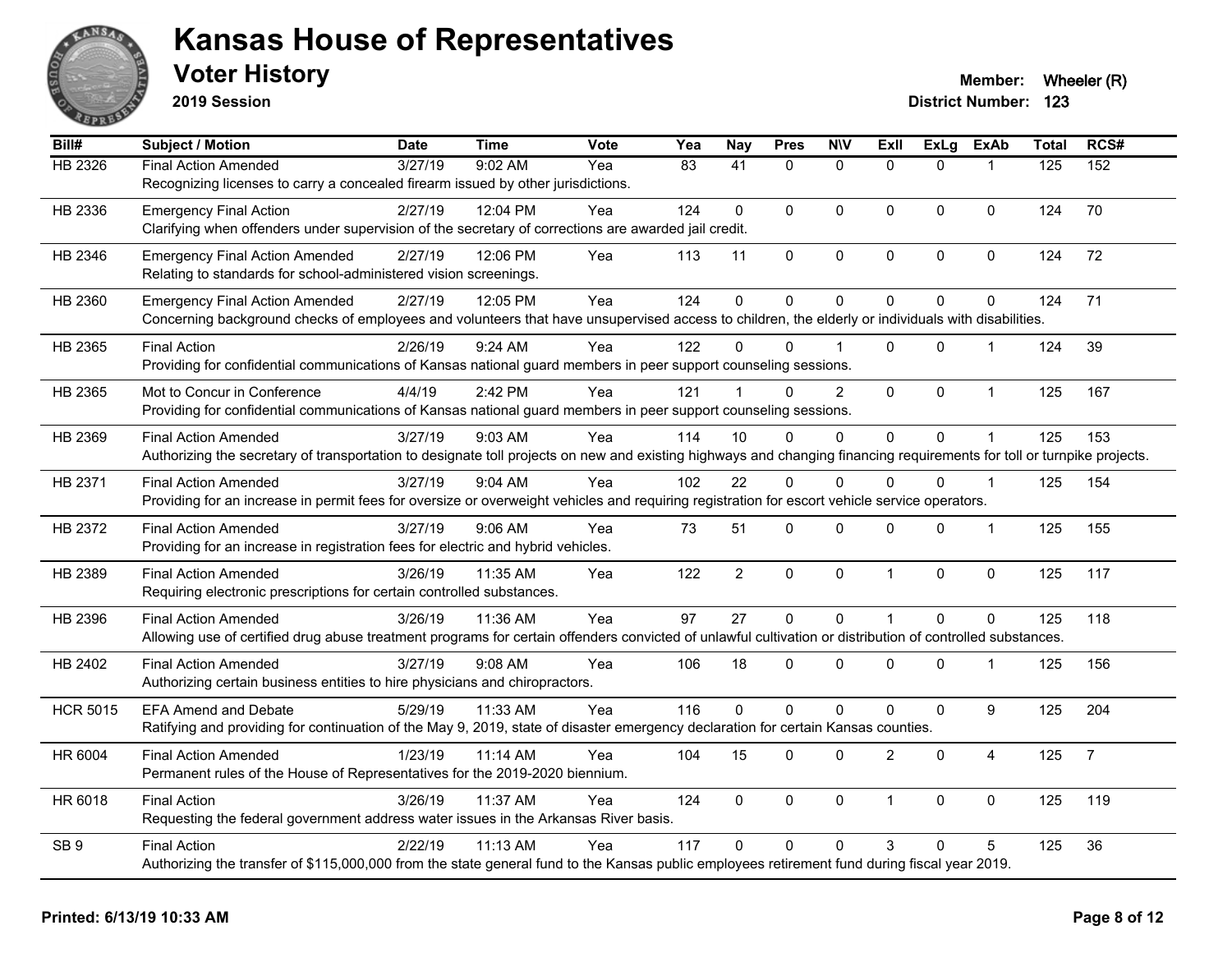

**2019 Session**

| Bill#        | <b>Subject / Motion</b>                                                                                                                                                                                                                                                                                                                                                                                                                                                                                                                                                                                                                                                                                                                                                                                                                                                                                                                                                                                                                                                                                                                                                                              | Date    | Time     | Vote | Yea              | <b>Nay</b> | <b>Pres</b>    | <b>N\V</b>   | ExII         | <b>ExLg</b> | <b>ExAb</b>    | <b>Total</b> | RCS# |
|--------------|------------------------------------------------------------------------------------------------------------------------------------------------------------------------------------------------------------------------------------------------------------------------------------------------------------------------------------------------------------------------------------------------------------------------------------------------------------------------------------------------------------------------------------------------------------------------------------------------------------------------------------------------------------------------------------------------------------------------------------------------------------------------------------------------------------------------------------------------------------------------------------------------------------------------------------------------------------------------------------------------------------------------------------------------------------------------------------------------------------------------------------------------------------------------------------------------------|---------|----------|------|------------------|------------|----------------|--------------|--------------|-------------|----------------|--------------|------|
| <b>SB 15</b> | <b>Final Action Amended</b>                                                                                                                                                                                                                                                                                                                                                                                                                                                                                                                                                                                                                                                                                                                                                                                                                                                                                                                                                                                                                                                                                                                                                                          | 3/26/19 | 11:39 AM | Yea  | $\overline{124}$ | $\Omega$   | $\Omega$       | $\Omega$     | -1           | $\Omega$    | $\Omega$       | 125          | 120  |
|              | Amending the definition of "service-connected" in the Kansas police and firemen's retirement system.                                                                                                                                                                                                                                                                                                                                                                                                                                                                                                                                                                                                                                                                                                                                                                                                                                                                                                                                                                                                                                                                                                 |         |          |      |                  |            |                |              |              |             |                |              |      |
| <b>SB 15</b> | Motion to adopt CCR                                                                                                                                                                                                                                                                                                                                                                                                                                                                                                                                                                                                                                                                                                                                                                                                                                                                                                                                                                                                                                                                                                                                                                                  | 4/4/19  | 2:45 PM  | Yea  | 122              |            | $\Omega$       |              | $\Omega$     | 0           |                | 125          | 168  |
|              | Amending public health provisions relating to behavioral sciences regulatory board professional licensure, naturopathic doctor scope of practice and adult care home<br>licensure and receivership.                                                                                                                                                                                                                                                                                                                                                                                                                                                                                                                                                                                                                                                                                                                                                                                                                                                                                                                                                                                                  |         |          |      |                  |            |                |              |              |             |                |              |      |
| <b>SB 16</b> | <b>Final Action Sub Bill</b>                                                                                                                                                                                                                                                                                                                                                                                                                                                                                                                                                                                                                                                                                                                                                                                                                                                                                                                                                                                                                                                                                                                                                                         | 3/26/19 | 11:57 AM | Nay  | 63               | 61         | 0              | $\mathbf 0$  | $\mathbf{1}$ | 0           | 0              | 125          | 121  |
|              | House Substitute for SB 16 by Committee on K-12 Education Budget - Making appropriations for the department of education for FY 2020 and FY 2021 in response to<br>litigation; increasing BASE aid for certain school years; and other amendments related to education.                                                                                                                                                                                                                                                                                                                                                                                                                                                                                                                                                                                                                                                                                                                                                                                                                                                                                                                              |         |          |      |                  |            |                |              |              |             |                |              |      |
| <b>SB 16</b> | Motion to adopt CCR                                                                                                                                                                                                                                                                                                                                                                                                                                                                                                                                                                                                                                                                                                                                                                                                                                                                                                                                                                                                                                                                                                                                                                                  | 4/4/19  | 3:43 PM  | Yea  | 76               | 47         | 0              |              | $\Omega$     | $\mathbf 0$ | $\mathbf{1}$   | 125          | 170  |
|              | House Substitute for SB 16 by Committee on K-12 Education Budget - Making appropriations for the department of education for FY 2020 and FY 2021 in response to<br>litigation; increasing BASE aid for certain school years; and other amendments related to education.                                                                                                                                                                                                                                                                                                                                                                                                                                                                                                                                                                                                                                                                                                                                                                                                                                                                                                                              |         |          |      |                  |            |                |              |              |             |                |              |      |
| <b>SB 17</b> | <b>Final Action</b>                                                                                                                                                                                                                                                                                                                                                                                                                                                                                                                                                                                                                                                                                                                                                                                                                                                                                                                                                                                                                                                                                                                                                                                  | 3/13/19 | 11:23 AM | Yea  | 101              | 22         | 0              | 0            | $\Omega$     | 0           | $\mathbf{1}$   | 124          | 85   |
|              | Requiring class M driver's licenses when operating a motorcycle registered under a temporary permit.                                                                                                                                                                                                                                                                                                                                                                                                                                                                                                                                                                                                                                                                                                                                                                                                                                                                                                                                                                                                                                                                                                 |         |          |      |                  |            |                |              |              |             |                |              |      |
| <b>SB 18</b> | <b>Final Action Amended</b>                                                                                                                                                                                                                                                                                                                                                                                                                                                                                                                                                                                                                                                                                                                                                                                                                                                                                                                                                                                                                                                                                                                                                                          | 3/26/19 | 11:59 AM | Yea  | 124              | 0          | 0              | $\mathbf 0$  | $\mathbf{1}$ | $\Omega$    | $\mathbf 0$    | 125          | 122  |
|              | Providing a process for the attorney general to enter into diversion agreements.                                                                                                                                                                                                                                                                                                                                                                                                                                                                                                                                                                                                                                                                                                                                                                                                                                                                                                                                                                                                                                                                                                                     |         |          |      |                  |            |                |              |              |             |                |              |      |
| <b>SB 18</b> | Motion to adopt CCR                                                                                                                                                                                                                                                                                                                                                                                                                                                                                                                                                                                                                                                                                                                                                                                                                                                                                                                                                                                                                                                                                                                                                                                  | 4/5/19  | 10:33 AM | Yea  | 123              | 0          | 0              | $\mathbf 0$  | $\Omega$     | 0           | $\overline{2}$ | 125          | 171  |
|              | Providing a process for the attorney general to enter into diversion agreements; authorizing certain entities to access a criminal defendant's presentence investigation<br>report; amending the crime of counterfeiting currency; clarifying the definition of comparable offense under the Kansas criminal code, the timing of claiming error on<br>appeal, and the grounds for a motion to correct an illegal sentence; allowing use of certified drug abuse treatment programs for certain offenders convicted of unlawful<br>cultivation or distribution of controlled substances; amending available sanctions for violation of condition of postrelease supervision; increasing criminal penalties for<br>abuse of a child and involuntary manslaughter when the victim is under 6 years of age and making a presumption of unfitness against any parent convicted of either<br>crime; exempting certain victims from being considered an aggressor or participant as a mitigating factor when considering a departure sentence; requiring law<br>enforcement officers to provide information about timing of release from custody when an arrest is made following a domestic violence call. |         |          |      |                  |            |                |              |              |             |                |              |      |
| <b>SB 20</b> | <b>Final Action Amended</b><br>Extending the judicial branch surcharge to fund the costs of non-judicial personnel.                                                                                                                                                                                                                                                                                                                                                                                                                                                                                                                                                                                                                                                                                                                                                                                                                                                                                                                                                                                                                                                                                  | 3/26/19 | 12:00 PM | Yea  | 118              | 6          | $\Omega$       | $\mathbf{0}$ |              | $\Omega$    | $\Omega$       | 125          | 123  |
| <b>SB 20</b> | Motion to adopt CCR                                                                                                                                                                                                                                                                                                                                                                                                                                                                                                                                                                                                                                                                                                                                                                                                                                                                                                                                                                                                                                                                                                                                                                                  | 4/4/19  | 2:49 PM  | Yea  | 120              | 3          | $\mathbf 0$    | $\mathbf{1}$ | $\mathbf 0$  | 0           | $\mathbf{1}$   | 125          | 169  |
|              | Extending the judicial branch surcharge to fund the costs of non-judicial personnel; extending recognition of tribal court judgments pursuant to supreme court rules.                                                                                                                                                                                                                                                                                                                                                                                                                                                                                                                                                                                                                                                                                                                                                                                                                                                                                                                                                                                                                                |         |          |      |                  |            |                |              |              |             |                |              |      |
| <b>SB 22</b> | <b>Final Action Amended</b>                                                                                                                                                                                                                                                                                                                                                                                                                                                                                                                                                                                                                                                                                                                                                                                                                                                                                                                                                                                                                                                                                                                                                                          | 3/8/19  | 8:46 AM  | Yea  | 76               | 43         | $\Omega$       | $\Omega$     |              |             |                | 124          | 79   |
|              | Kansas itemized deductions, election, providing for deferred foreign income, global intangible low-taxed income, business interest, capital contributions and FDIC<br>premiums income tax modifications; sales and compensating use tax, imposition of tax, nexus, remote sellers, marketplace facilitators, rate of tax on food and food<br>ingredients.                                                                                                                                                                                                                                                                                                                                                                                                                                                                                                                                                                                                                                                                                                                                                                                                                                            |         |          |      |                  |            |                |              |              |             |                |              |      |
| <b>SB 25</b> | <b>Final Action Sub Bill</b>                                                                                                                                                                                                                                                                                                                                                                                                                                                                                                                                                                                                                                                                                                                                                                                                                                                                                                                                                                                                                                                                                                                                                                         | 3/26/19 | 12:04 PM | Yea  | 99               | 25         | $\overline{0}$ | $\mathbf 0$  |              | $\Omega$    | $\Omega$       | 125          | 124  |
|              | House Substitute for SB 25 by Committee on Appropriations - Appropriations for FY 2019, FY 2020, FY 2021 and FY 2022 for various sate agencies.                                                                                                                                                                                                                                                                                                                                                                                                                                                                                                                                                                                                                                                                                                                                                                                                                                                                                                                                                                                                                                                      |         |          |      |                  |            |                |              |              |             |                |              |      |
| <b>SB 25</b> | Motion to Adopt CCR                                                                                                                                                                                                                                                                                                                                                                                                                                                                                                                                                                                                                                                                                                                                                                                                                                                                                                                                                                                                                                                                                                                                                                                  | 5/3/19  | 10:30 PM | Nay  | 42               | 81         | 0              |              | 0            | 0           |                | 125          | 194  |
|              | House Substitute for SB 25 by Committee on Appropriations - Appropriations for FY 2019, FY 2020, FY 2021 and FY 2022 for various sate agencies.                                                                                                                                                                                                                                                                                                                                                                                                                                                                                                                                                                                                                                                                                                                                                                                                                                                                                                                                                                                                                                                      |         |          |      |                  |            |                |              |              |             |                |              |      |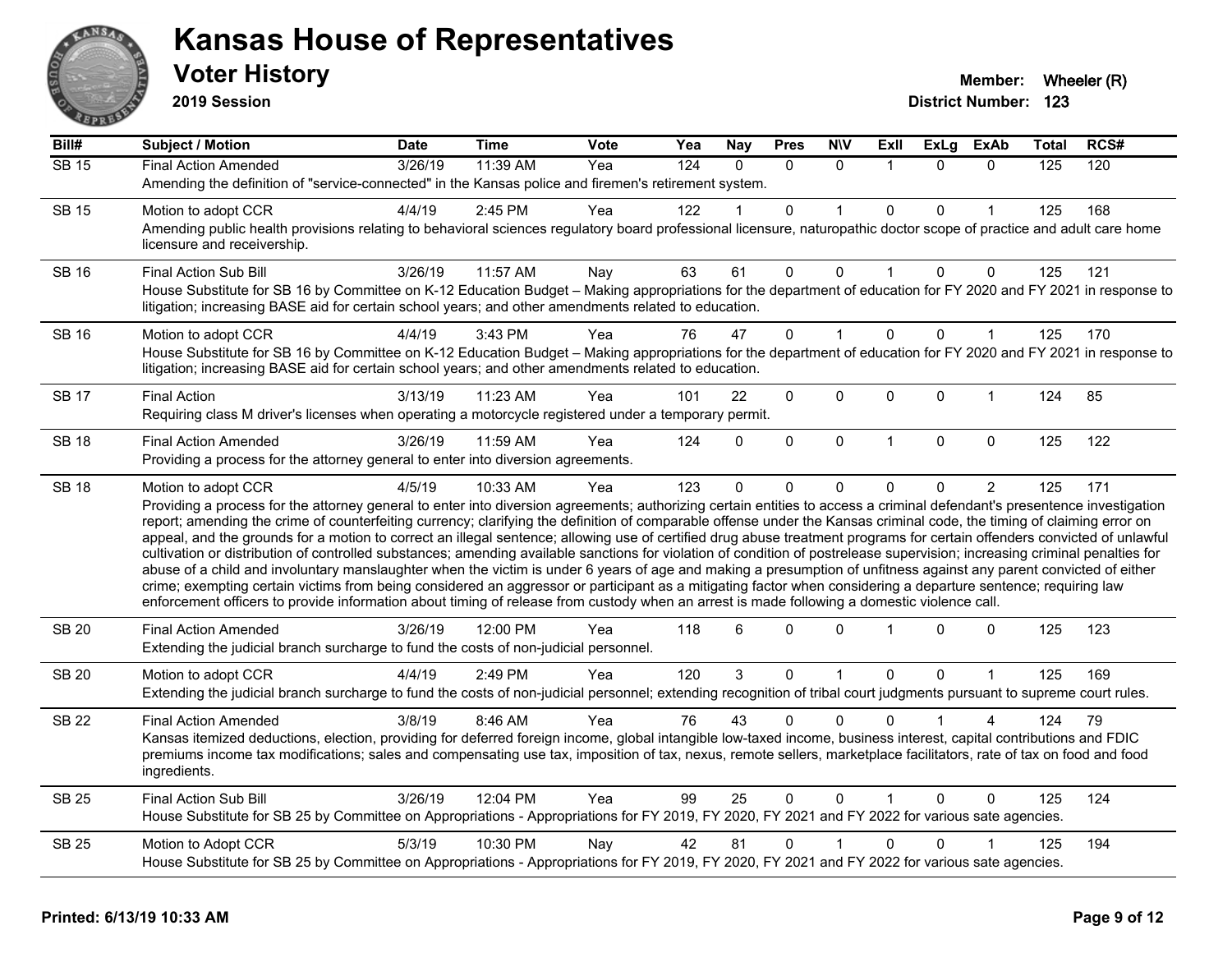

**2019 Session**

**Voter History Member: Wheeler (R) Member: Wheeler (R)** 

| Bill#        | <b>Subject / Motion</b>                                                                                                                                                                                                                                                                                                                                        | <b>Date</b> | <b>Time</b> | Vote | Yea | <b>Nay</b>   | <b>Pres</b> | <b>NIV</b>     | <b>Exll</b>          | ExLg        | <b>ExAb</b>    | <b>Total</b> | RCS# |
|--------------|----------------------------------------------------------------------------------------------------------------------------------------------------------------------------------------------------------------------------------------------------------------------------------------------------------------------------------------------------------------|-------------|-------------|------|-----|--------------|-------------|----------------|----------------------|-------------|----------------|--------------|------|
| <b>SB 25</b> | Motion to adopt CCR                                                                                                                                                                                                                                                                                                                                            | 5/4/19      | 8:50 PM     | Yea  | 79  | 45           | $\Omega$    | $\mathbf{0}$   | $\Omega$             | $\Omega$    |                | 125          | 195  |
|              | House Substitute for SB 25 by Committee on Appropriations - Appropriations for FY 2019, FY 2020, FY 2021 and FY 2022 for various sate agencies.                                                                                                                                                                                                                |             |             |      |     |              |             |                |                      |             |                |              |      |
| <b>SB 25</b> | <b>Consideration of Veto</b>                                                                                                                                                                                                                                                                                                                                   | 5/29/19     | 1:35 PM     | Yea  | 86  | 30           | $\mathbf 0$ | $\mathbf{0}$   | $\Omega$             | $\Omega$    | 9              | 125          | 206  |
|              | House Substitute for SB 25 by Committee on Appropriations - Appropriations for FY 2019, FY 2020, FY 2021 and FY 2022 for various sate agencies.                                                                                                                                                                                                                |             |             |      |     |              |             |                |                      |             |                |              |      |
| <b>SB 28</b> | <b>Final Action Amended</b>                                                                                                                                                                                                                                                                                                                                    | 3/26/19     | 12:05 PM    | Yea  | 123 | 1            | $\Omega$    | $\mathbf{0}$   | $\blacktriangleleft$ | $\Omega$    | $\mathbf 0$    | 125          | 125  |
|              | Updating the expiration date of risk-based capital instructions.                                                                                                                                                                                                                                                                                               |             |             |      |     |              |             |                |                      |             |                |              |      |
| <b>SB 28</b> | Motion to adopt CCR                                                                                                                                                                                                                                                                                                                                            | 5/5/19      | 12:16 AM    | Nay  | 87  | 36           | $\Omega$    | $\overline{2}$ | $\Omega$             | $\Omega$    | $\Omega$       | 125          | 199  |
|              | Creating an affirmative defense to the crime of possession of a controlled substance for possession of certain medical treatments; amending podiatrist qualifications.                                                                                                                                                                                         |             |             |      |     |              |             |                |                      |             |                |              |      |
|              |                                                                                                                                                                                                                                                                                                                                                                |             |             |      |     |              |             |                |                      |             |                |              |      |
| SB 39        | <b>Final Action</b><br>Compensation for warranty services under the vehicle dealers and manufacturers licensing act.                                                                                                                                                                                                                                           | 3/13/19     | 11:24 AM    | Yea  | 122 | $\mathbf{1}$ | $\Omega$    | $\mathbf 0$    | $\Omega$             | 0           | $\mathbf{1}$   | 124          | 86   |
|              |                                                                                                                                                                                                                                                                                                                                                                |             |             |      |     |              |             |                |                      |             |                |              |      |
| <b>SB 40</b> | <b>Final Action</b>                                                                                                                                                                                                                                                                                                                                            | 3/20/19     | 11:28 AM    | Yea  | 123 | 0            | $\pmb{0}$   | $\mathbf 0$    | $\mathbf{0}$         | 0           | $\overline{c}$ | 125          | 89   |
|              | Removing expired warning provision for approach of an emergency vehicle traffic violation.                                                                                                                                                                                                                                                                     |             |             |      |     |              |             |                |                      |             |                |              |      |
| <b>SB 41</b> | <b>Final Action</b>                                                                                                                                                                                                                                                                                                                                            | 3/20/19     | 11:36 AM    | Yea  | 109 | 14           | $\mathbf 0$ | $\pmb{0}$      | 0                    | 0           | $\overline{2}$ | 125          | 90   |
|              | Clarifying that a violation of the statute requiring seat belt use is a traffic infraction.                                                                                                                                                                                                                                                                    |             |             |      |     |              |             |                |                      |             |                |              |      |
| <b>SB 53</b> | <b>Final Action Amended</b>                                                                                                                                                                                                                                                                                                                                    | 3/26/19     | 12:07 PM    | Yea  | 88  | 36           | $\mathbf 0$ | $\mathbf 0$    | $\mathbf{1}$         | 0           | 0              | 125          | 126  |
|              | Designating the official red and white wine grapes of Kansas.                                                                                                                                                                                                                                                                                                  |             |             |      |     |              |             |                |                      |             |                |              |      |
| SB 53        | Motion to adopt CCR                                                                                                                                                                                                                                                                                                                                            | 5/5/19      | 12:20 AM    | Yea  | 123 | $\Omega$     | $\Omega$    | $\overline{2}$ | $\Omega$             | $\mathbf 0$ | $\mathbf 0$    | 125          | 200  |
|              | Updating certain emergency medical services-related statutes.                                                                                                                                                                                                                                                                                                  |             |             |      |     |              |             |                |                      |             |                |              |      |
| <b>SB 59</b> | <b>Final Action</b>                                                                                                                                                                                                                                                                                                                                            | 3/20/19     | 11:38 AM    | Yea  | 115 | 8            | $\mathbf 0$ | $\pmb{0}$      | $\mathbf 0$          | 0           | $\overline{2}$ | 125          | 91   |
|              | Eudora community library district act.                                                                                                                                                                                                                                                                                                                         |             |             |      |     |              |             |                |                      |             |                |              |      |
| SB 60        |                                                                                                                                                                                                                                                                                                                                                                | 3/26/19     | 12:08 PM    | Yea  | 107 | 17           | $\mathbf 0$ | $\mathbf 0$    | $\mathbf{1}$         | 0           | $\pmb{0}$      | 125          | 127  |
|              | <b>Final Action</b><br>Amending Kansas real estate commission licensing provisions for brokers and sales persons.                                                                                                                                                                                                                                              |             |             |      |     |              |             |                |                      |             |                |              |      |
|              |                                                                                                                                                                                                                                                                                                                                                                |             |             |      |     |              |             |                |                      |             |                |              |      |
| SB 63        | <b>Final Action Amended</b>                                                                                                                                                                                                                                                                                                                                    | 3/26/19     | 12:09 PM    | Yea  | 124 | $\Omega$     | $\Omega$    | $\mathbf 0$    | $\mathbf{1}$         | $\mathbf 0$ | 0              | 125          | 128  |
|              | Allowing cities to authorize the use of transportation network company signs in vehicles.                                                                                                                                                                                                                                                                      |             |             |      |     |              |             |                |                      |             |                |              |      |
| SB 63        | Motion to adopt CCR                                                                                                                                                                                                                                                                                                                                            | 4/5/19      | 3:31 PM     | Yea  | 101 | 20           | $\mathbf 0$ | $\Omega$       | $\Omega$             | $\Omega$    | $\Delta$       | 125          | 184  |
|              | Allowing lighting devices in transportation network company vehicles; regulating the operation of electric-assisted scooters; allowing for the installation of certain light<br>screening material on windshields; allowing all-terrain and work-site utility vehicles to operate on a federal or state highway; requiring vehicles to stop for on-track train |             |             |      |     |              |             |                |                      |             |                |              |      |
|              | equipment                                                                                                                                                                                                                                                                                                                                                      |             |             |      |     |              |             |                |                      |             |                |              |      |
|              |                                                                                                                                                                                                                                                                                                                                                                |             |             |      |     |              |             |                |                      |             |                |              |      |
| SB 66        | <b>Final Action Amended</b><br>Exempting certain domestic insurers from filing enterprise risk reports.                                                                                                                                                                                                                                                        | 3/26/19     | 12:10 PM    | Yea  | 123 | 1            | $\Omega$    | $\mathbf{0}$   | 1                    | $\Omega$    | $\Omega$       | 125          | 129  |
|              |                                                                                                                                                                                                                                                                                                                                                                |             |             |      |     |              |             |                |                      |             |                |              |      |
| SB 67        | <b>Final Action Amended</b>                                                                                                                                                                                                                                                                                                                                    | 3/26/19     | 12:11 PM    | Yea  | 124 | 0            | 0           | $\mathbf 0$    | $\mathbf 1$          | 0           | $\mathbf 0$    | 125          | 130  |
|              | Requiring notification to patients that the effects of a medication abortion may be reversible.                                                                                                                                                                                                                                                                |             |             |      |     |              |             |                |                      |             |                |              |      |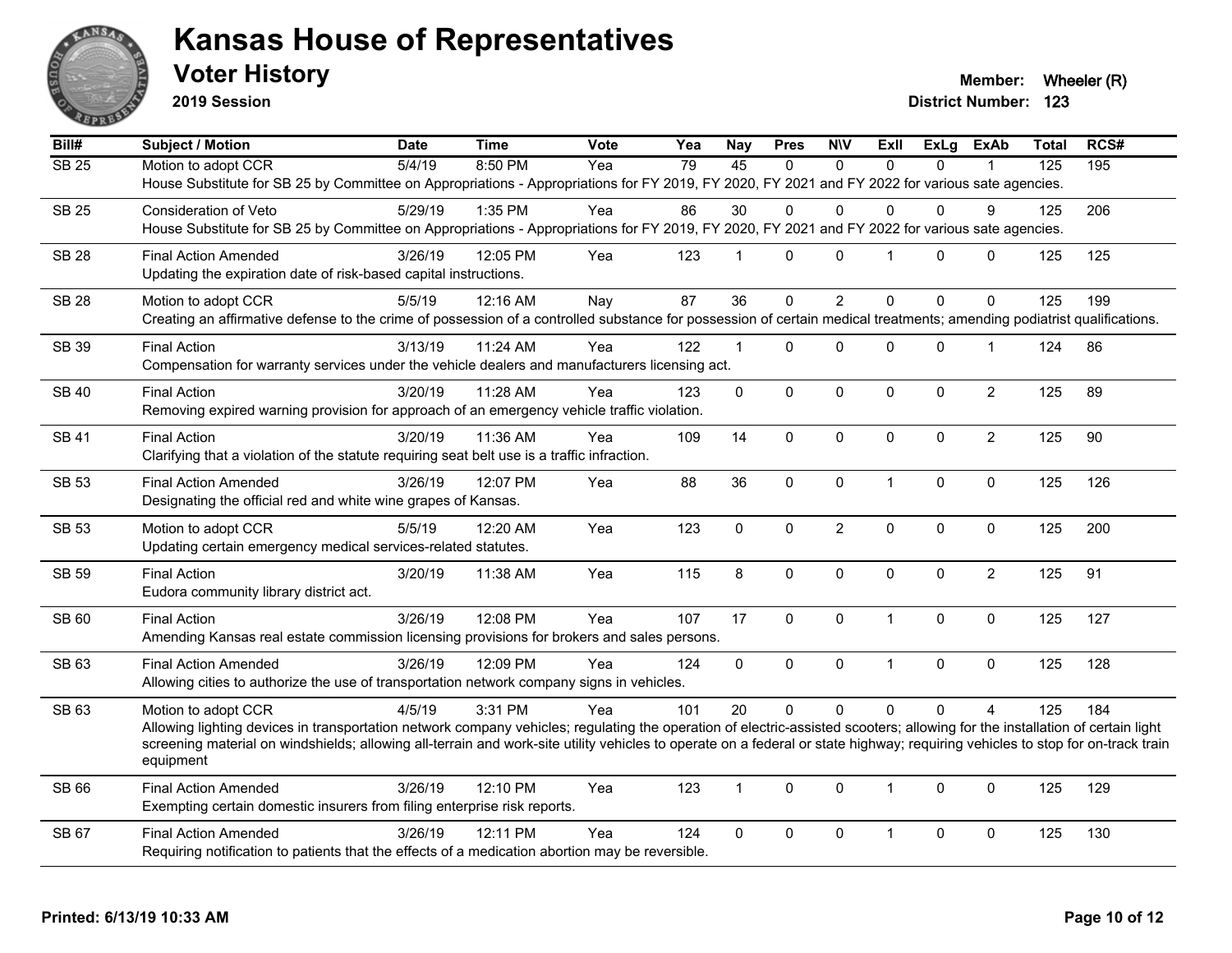

**2019 Session**

| Bill#        | <b>Subject / Motion</b>                                                                                                                                                                                                                                                                          | <b>Date</b> | <b>Time</b> | Vote | Yea | <b>Nay</b>      | <b>Pres</b>  | <b>NIV</b>   | ExIl                 | <b>ExLg</b> | <b>ExAb</b>    | <b>Total</b> | RCS# |
|--------------|--------------------------------------------------------------------------------------------------------------------------------------------------------------------------------------------------------------------------------------------------------------------------------------------------|-------------|-------------|------|-----|-----------------|--------------|--------------|----------------------|-------------|----------------|--------------|------|
| SB 67        | Motion to adopt CCR<br>Requiring notification to patients that the effects of a medication abortion may be reversible.                                                                                                                                                                           | 4/5/19      | 5:24 PM     | Yea  | 85  | $\overline{35}$ | $\Omega$     | $\mathbf{0}$ | $\Omega$             | $\Omega$    | 5              | 125          | 188  |
| SB 67        | <b>Consideration of Veto</b><br>Requiring notification to patients that the effects of a medication abortion may be reversible.                                                                                                                                                                  | 5/1/19      | 1:02 PM     | Yea  | 82  | 43              | $\Omega$     | $\mathbf{0}$ | $\Omega$             | $\Omega$    | $\mathbf{0}$   | 125          | 190  |
| SB 68        | <b>Final Action</b><br>Prohibiting cities from requiring a valid contract franchise ordinance for the provision of wireless telecommunications services.                                                                                                                                         | 3/26/19     | 12:13 PM    | Yea  | 112 | 12              | 0            | $\mathbf 0$  | 1                    | $\Omega$    | $\Omega$       | 125          | 131  |
| SB 69        | <b>Final Action Amended</b><br>Substitute for SB 69 by Committee on Utilities - Requiring an electric rate study of certain electric utilities.                                                                                                                                                  | 3/26/19     | 12:15 PM    | Yea  | 117 | 7               | $\Omega$     | $\Omega$     | 1                    | $\Omega$    | $\Omega$       | 125          | 132  |
| <b>SB 70</b> | <b>Final Action Amended</b><br>Allowing for temporary permits for the selling and serving of alcoholic liquor.                                                                                                                                                                                   | 3/27/19     | 9:09 AM     | Yea  | 119 | 5               | 0            | $\pmb{0}$    | $\mathbf 0$          | 0           | $\mathbf{1}$   | 125          | 157  |
| <b>SB70</b>  | Motion to adopt CCR<br>Alcoholic liquor amendments relating to temporary permits, delivery of alcoholic liquors to consumers, common consumption areas and producer permits.                                                                                                                     | 4/5/19      | 11:02 AM    | Yea  | 119 | $\overline{4}$  | $\Omega$     | $\mathbf 0$  | $\Omega$             | $\Omega$    | $\overline{2}$ | 125          | 173  |
| <b>SB71</b>  | <b>Final Action</b><br>Eliminating the expiration of the postsecondary technical education authority and requiring a report to the legislature.                                                                                                                                                  | 3/26/19     | 12:16 PM    | Yea  | 123 |                 | $\Omega$     | $\Omega$     | $\blacktriangleleft$ | $\Omega$    | $\Omega$       | 125          | 133  |
| <b>SB77</b>  | <b>Final Action Amended</b><br>Requiring the department for children and families to offer services to children with problem sexual behavior and to such child's family.                                                                                                                         | 3/26/19     | 12:17 PM    | Yea  | 124 | 0               | $\Omega$     | $\Omega$     |                      | $\Omega$    | $\mathbf{0}$   | 125          | 134  |
| <b>SB78</b>  | <b>Final Action Amended</b><br>Regulating assignment of rights or benefits to a residential contractor under a property and casualty insurance policy insuring residential real estate.                                                                                                          | 3/26/19     | 12:18 PM    | Yea  | 123 |                 | $\Omega$     | $\Omega$     |                      | $\Omega$    | $\Omega$       | 125          | 135  |
| <b>SB78</b>  | Motion to Adopt CCR<br>Regulating assignment of rights or benefits to a residential contractor under a property and casualty insurance policy insuring residential real estate; enacting housing<br>protections for victims of domestic violence, sexual assault, human trafficking or stalking. | 4/5/19      | 10:50 AM    | Yea  | 100 | 23              | $\Omega$     | $\Omega$     | $\Omega$             | $\Omega$    | $\overline{2}$ | 125          | 172  |
| SB 82        | <b>Final Action</b><br>Updating the state banking code.                                                                                                                                                                                                                                          | 3/26/19     | 12:19 PM    | Yea  | 124 | $\mathbf{0}$    | $\mathbf{0}$ | $\mathbf 0$  | $\mathbf{1}$         | $\Omega$    | $\mathbf{0}$   | 125          | 136  |
| SB 90        | <b>Final Action</b><br>Extending the tax credit under the center for entrepreneurship act to financial institutions and increasing the annual tax credit limit for all contributors.                                                                                                             | 3/26/19     | 12:20 PM    | Yea  | 122 | $\overline{2}$  | $\Omega$     | $\Omega$     | $\overline{1}$       | $\Omega$    | $\Omega$       | 125          | 137  |
| SB 94        | <b>Final Action</b><br>Establishing a minimum course duration for motor vehicle accident prevention courses.                                                                                                                                                                                     | 3/26/19     | 12:22 PM    | Yea  | 120 | 4               | 0            | $\mathbf 0$  | $\overline{1}$       | $\mathbf 0$ | $\mathbf 0$    | 125          | 138  |
| <b>SB 97</b> | <b>Final Action</b><br>Division of vehicles registering fleet vehicles.                                                                                                                                                                                                                          | 3/26/19     | 12:23 PM    | Yea  | 124 | $\mathbf 0$     | 0            | $\mathbf 0$  | $\mathbf{1}$         | $\Omega$    | $\mathbf 0$    | 125          | 139  |
| SB 105       | <b>Final Action</b><br>Elections; cities; date for taking office.                                                                                                                                                                                                                                | 3/25/19     | 10:33 AM    | Yea  | 124 | $\mathbf{0}$    | 0            | $\mathbf 0$  | $\mathbf 1$          | $\Omega$    | $\mathbf{0}$   | 125          | 103  |